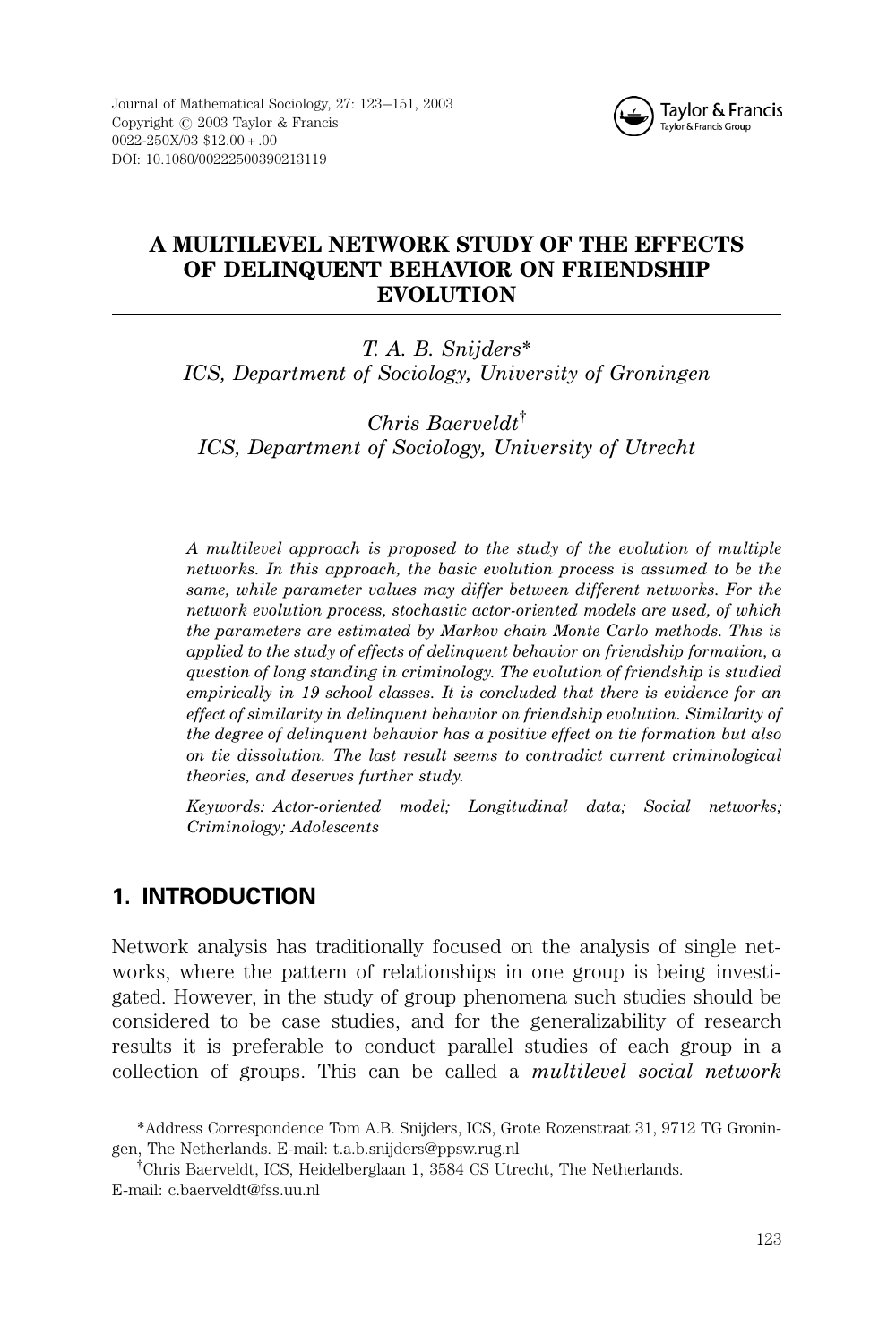analysis, where the micro level is the study of the relational ties within each single network, and the macro level is the combination of these multiple network studies. Thus a combination of social network analysis (Wasserman and Faust, 1994) and multilevel analysis (Bryk and Raudenbush, 1992; Snijders and Bosker, 1999) is required.

This scheme is applied more concretely in this paper to a classical theoretical disagreement in criminology. It is generally accepted by criminologists that the friends of delinquents are also delinquent more often than others. However, criminologists disagree about the process leading to this situation. Social control theorists like Hirschi (1969) state that ''birds of a feather flock together,'' i.e., delinquents select each others for friendship. On the other hand, differential association theory (Sutherland and Cressy, 1974) states that delinquent behavior is learned from delinquent friends; this process then generates delinquent groups. These theories are about relational behavior of individuals in groups in general. They have never been tested thoroughly, because appropriate research designs and analysis methods in criminology were not available. To test them, one should use observations not about a single group but about many groups. This paper tests the basic hypothesis of social control theory, that delinquents tend to select other delinquents as friends. We shall use data from 19 high schools. For each high school a micro-level within-school network analysis is carried out, and these network analyses are combined in a macro-level betweenschool analysis with 19 "cases." It would be better to have a larger sample size than 19, but the intensive data collection methods limited our study to this number.

The within-school network studies are about the development of the friendship networks. The actor-oriented network evolution model of Snijders (2001) and Snijders and van Duijn (1997) is used to represent the development of these networks, and to assess the role of delinquent behavior in the network development. This is elaborated below in Section 3. On the macro-level, it is assumed that the parameter values for the various effects that play a role in the network evolution, can differ between high schools. In the macro-level study, the parameter estimates obtained for each high school separately are combined in a way that takes into account the fact that the differences between the parameter estimates are composed of real variability together with unreliable (error) variability. The latter is reflected by the standard errors of the parameter estimates. Thus, the multilevel network analysis is done in a two-step approach, where the first step is the within-school network analysis, yielding parameter estimates and their standard errors, which are then combined in the second step to estimate and test the distribution of the parameters across schools.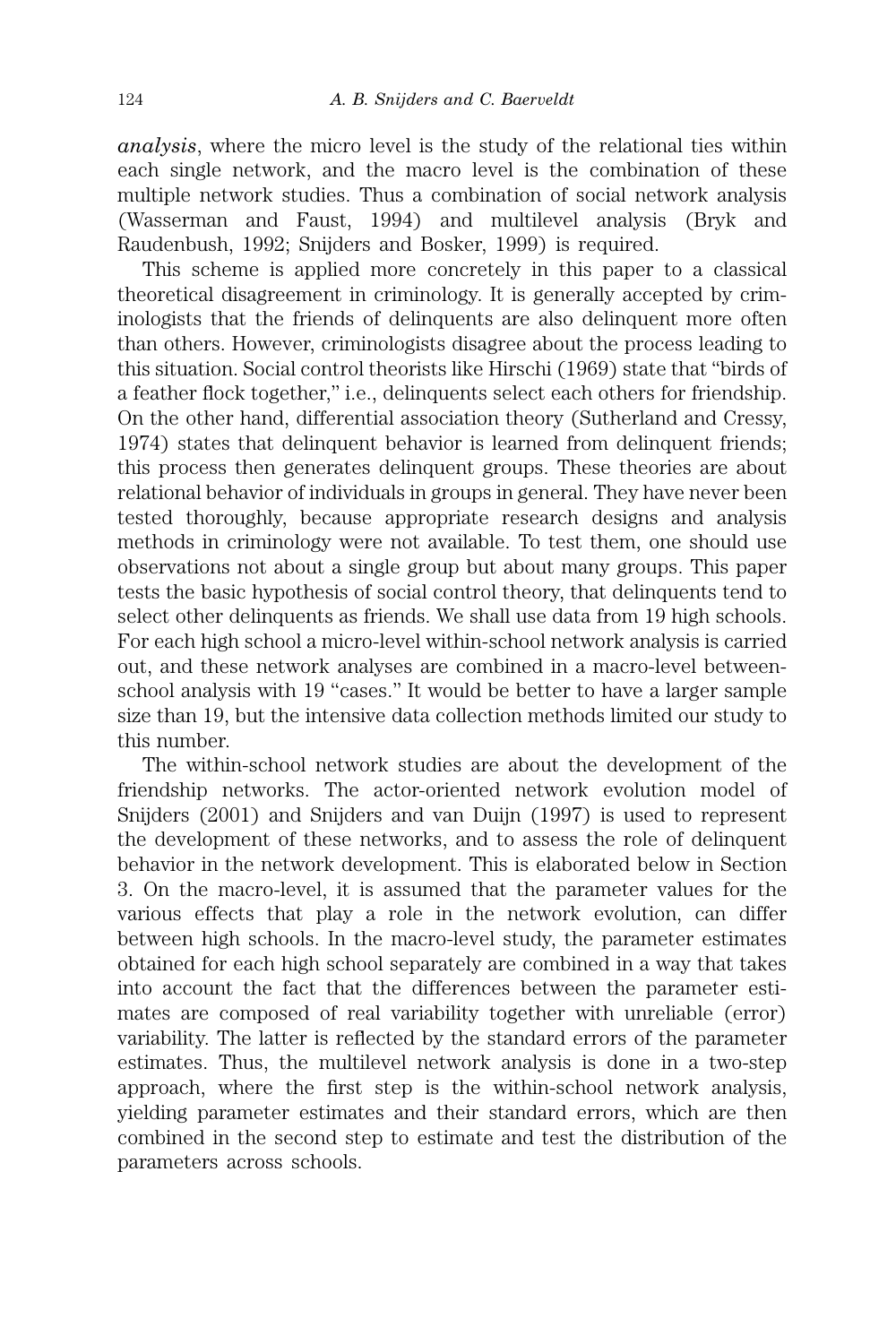### 2. DELINQUENCY AND FRIENDSHIP NETWORKS

Within the criminological debate it is generally accepted that delinquents have social relationships more with other delinquents than with nondelinquents. This has been reported by many researchers (Bender  $&$  Lösel, 1997; Elliot, Huizinga & Ageton, 1985; Jussim & Osgood, 1989; Reed & Rose, 1998; Thornberry et al., 1993; Thornberry et al., 1994; Vitaro et al., 1997). According to Ploeger (1997, p. 661), ''The relationship between selfreported delinquency and the number of delinquent friends an adolescent has is one of the strongest and most consistent findings in the field of criminology.'' However, none of the quoted authors have used a social network design and analysis. In most studies the respondent is questioned simultaneously about his or her own delinquent behavior, the number of alters, and the delinquency of the alters. For instance, Reed and Rose (1998) report that they used the following question for the National Youth Survey: ''Think of your friends. During the past year, how many of them performed a certain offence?" The answer categories ranged between  $1 =$  none of them through  $5 = all$  of them. This information is often severely biased, for example, people tend to overestimate their own popularity and the homogeneity of their networks. In criminology this point was stressed by Aseltine (1995), Kandel (1996), and Reed & Rose (1998). These authors suggest a network approach, where it is possible to check the information about relationships from the point of view of the alters. However, in criminology only a few social network studies (Baerveldt & Snijders, 1994; Baerveldt, Vermande and Van Rossem, 2000; Sarnecki, 1990) have been carried out.

A vehement theoretical debate in criminology has focused on the question, to which extent the association between own delinquent behavior and the delinquent behavior of one's friends is explained by a process of influence, and to which extent by a process of selection. One of the reasons for the importance of this question is that the answer is associated with how delinquents should be viewed theoretically: as people with a deficit or as normal people in abnormal circumstances. The lack of consensus can be traced back to traditional theories of delinquency. On the one hand, delinquents are believed to lack the social abilities that are necessary to develop close friendships with peers. Others have stated that juvenile delinquents have strong interpersonal bonds, showing that they are equally capable of the intimate, close friendships that are so evident during adolescence. Hansell and Wiatrowski (1981) described these competing conceptions of delinquent peer relations in terms of two models: the ''social inability model'' and the ''social ability model.''

The social inability model is expressed by Hirschi (1969), who states that all delinquent behavior is caused by a lack of social control. Adolescents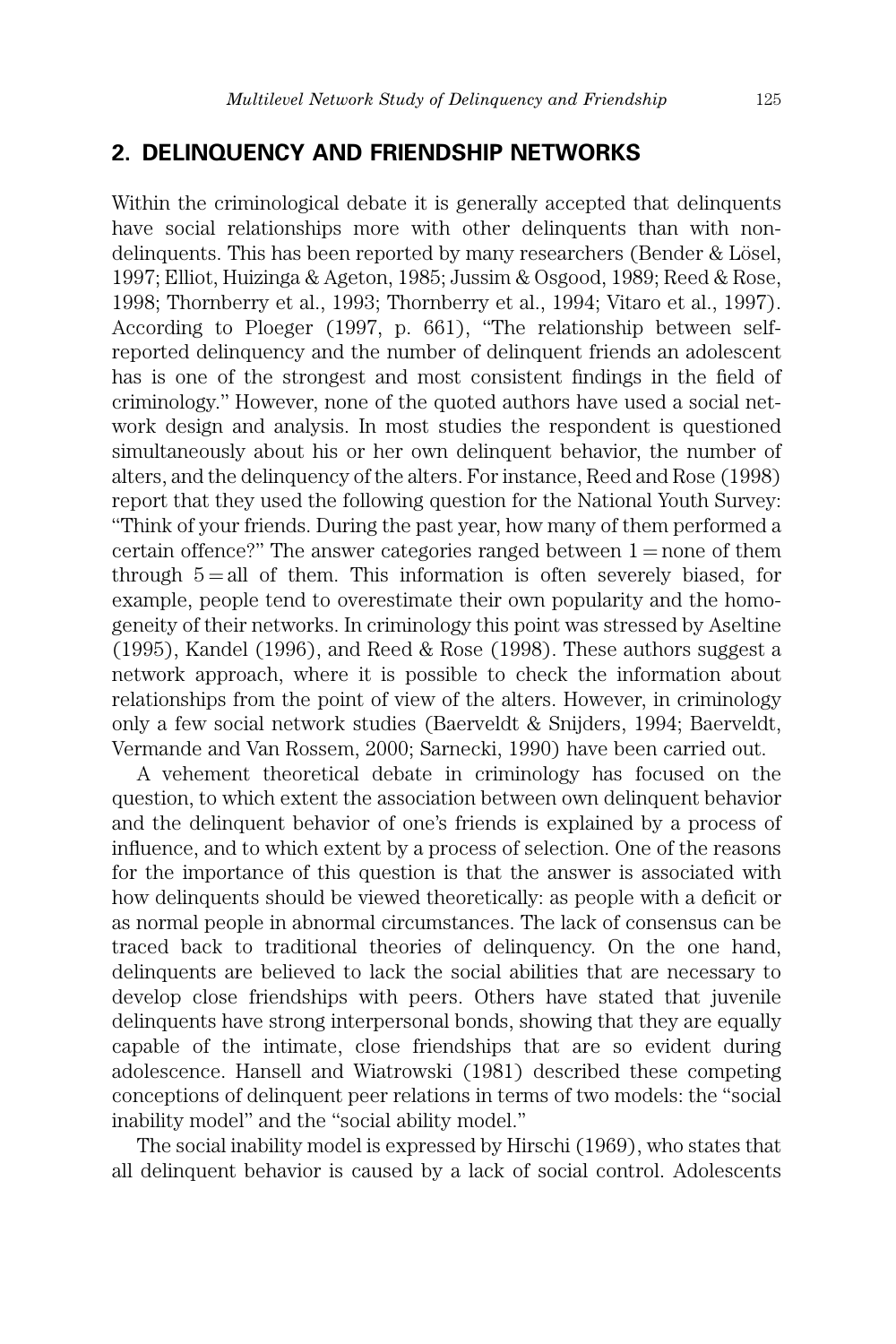who commit offenses do this because their bonds with parents and conventional institutions at school and work are weak. Therefore, it is not possible to have strong bonds and also to commit offenses. According to Hirschi, this holds for all types of delinquency and therefore also for petty crime. This is denied by cultural deviance theories such as differential association theory (Sutherland and Cressey, 1974). In this theory, delinquent behavior is believed to be learned through social interaction within a cohesive and intimate group of friends, where criminal norms, values, and knowledge are learned through normal socialization processes. In this view, delinquency is not to be regarded as a sign of individual social inaptitude, but as a result of normal social learning. This idea of the sociable delinquent is taken by Hirschi (1969, p. 159) for ''a romantic myth.'' According to him, the similarity of friends' delinquent behavior shows that delinquents have no choice except to look for shallow ties with other delinquents, not that delinquent behavior is influenced by interpersonal ties. He concludes that the friendships of delinquent adolescents must be of poor quality.

As Marcus (1996) indicates, the research on this topic has not been conclusive. For instance, Aseltine (1995, p. 104) states that, in comparison with family influence, "For the most part, empirical tests of these competing theories have lent greater support to theories of peer influence,'' whereas according to Baron & Tindall (1993, p. 256), ''Surveys of the literature suggest that there is little support for subcultural explanations of delinquency'' and ''Control explanations of delinquency have met with considerably more support.'' The possibility of combinations of selection and influence processes also has been acknowledged, and some criminologists have attempted to build theoretical bridges between them (Battin et al., 1998; Reed & Rose, 1998; Thornberry et al., 1993; Vitaro et al., 1997). In the social networks tradition, the question whether selection or influence is dominant is recognized as slightly ill-stated, because most researchers expect some combination of influence and selection (see Leenders, 1995, 1997, for a systematic introduction). However, until now criminologists did not try to solve this conflict by testing hypotheses using quantitative network research and analysis.

In this article, we concentrate on testing the selection hypothesis and, for the time being, ignore the influence hypothesis. Friendship selection effects on the basis of delinquent behavior were seldom tested empirically, and never before in an empirical multilevel network study. We use data from the Dutch Social Behavior Study (Baerveldt 2000), where pupils' networks are studied in 23 high schools. For 19 of these schools, two waves (one year apart) of network data are available; data from these schools are used here. The primary research question is, what are the effects of levels of delinquent behavior on the development of friendship relationships between pupils?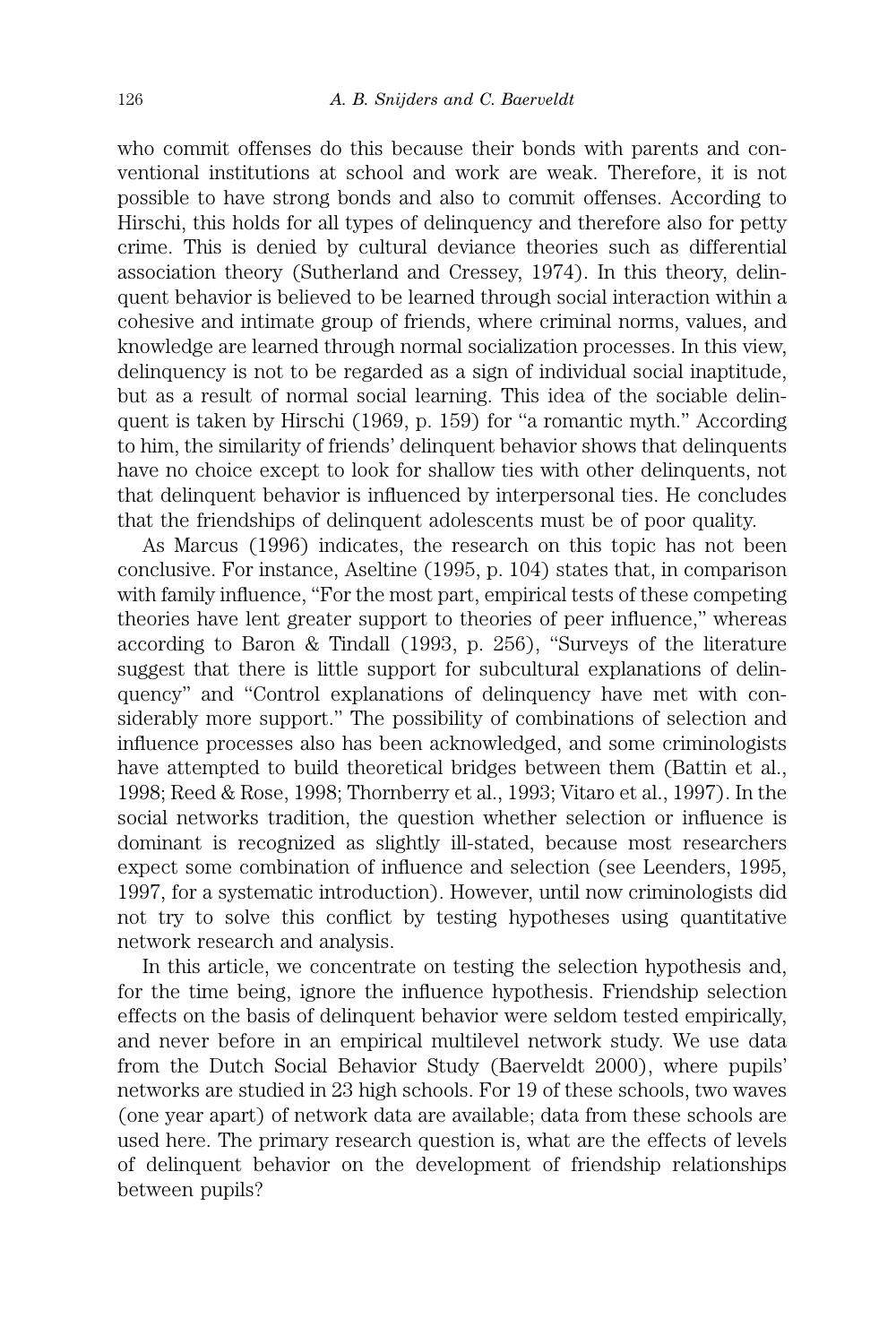### 3. A MULTILEVEL APPROACH TO NETWORK EVOLUTION

The structure of this investigation is regarded as a multilevel structure (cf. Snijders and Bosker, 1999) in which the study of the relational ties within each separate school class is the *micro level* and the combination of these single-group studies is the macro level. At the micro level one can distinguish various units of analysis: the individual actor (student), the directed relation from one individual to another, and the dyad consisting of two actors. The fact that the micro level refers to ties in a network, implies that this investigation does not show the hierarchical nesting structure which is typical of the usual kinds of multilevel analysis. The network approach implies that these three units of analysis will not each receive a specific place in this multilevel scheme, but will be jointly subsumed in the network approach at the micro level. The multilevel analysis will be carried out by a rather simple and straightforward combination of the results of the micro-level analyses. Thus a two-step approach will be followed which could also be regarded as a meta-analysis of the micro-level network studies. A two-step approach was chosen because the statistical analysis of network evolution is quite complicated already, and an integration of the micro-level and the macro-level parts of the analysis is too complicated at this moment.

The basic approach is that a common model will be applied to all school classes separately. It is assumed that for each school class there exists a true parameter vector under this model, and for each of the coordinates of this parameter vector, the various school classes might have different true parameter values. Fitting the model yields, for each class separately, an estimated parameter vector. These parameter estimates are decomposed theoretically as the true parameter value plus a measurement error. The purpose of the macro-level analysis is to estimate and test the mean and variance across school classes of the true parameter values.

This section first presents the micro-level model, and then the macrolevel model is treated for the case that a given micro-level model has been chosen. However, various micro-level models could be considered, differing in the set of effects included. In Section 3.3 the procedure of selecting the micro-level model will be discussed.

### 3.1 Micro Level: Network Analysis

Each network is analysed using the actor-oriented model for network evolution proposed by Snijders (2001). We refer to this publication for a more extensive description of this model and here only sketch an outline.

The basic idea of the model is that two observations are available of the network, made at times  $t_1$  and  $t_2$ . Between the two observation moments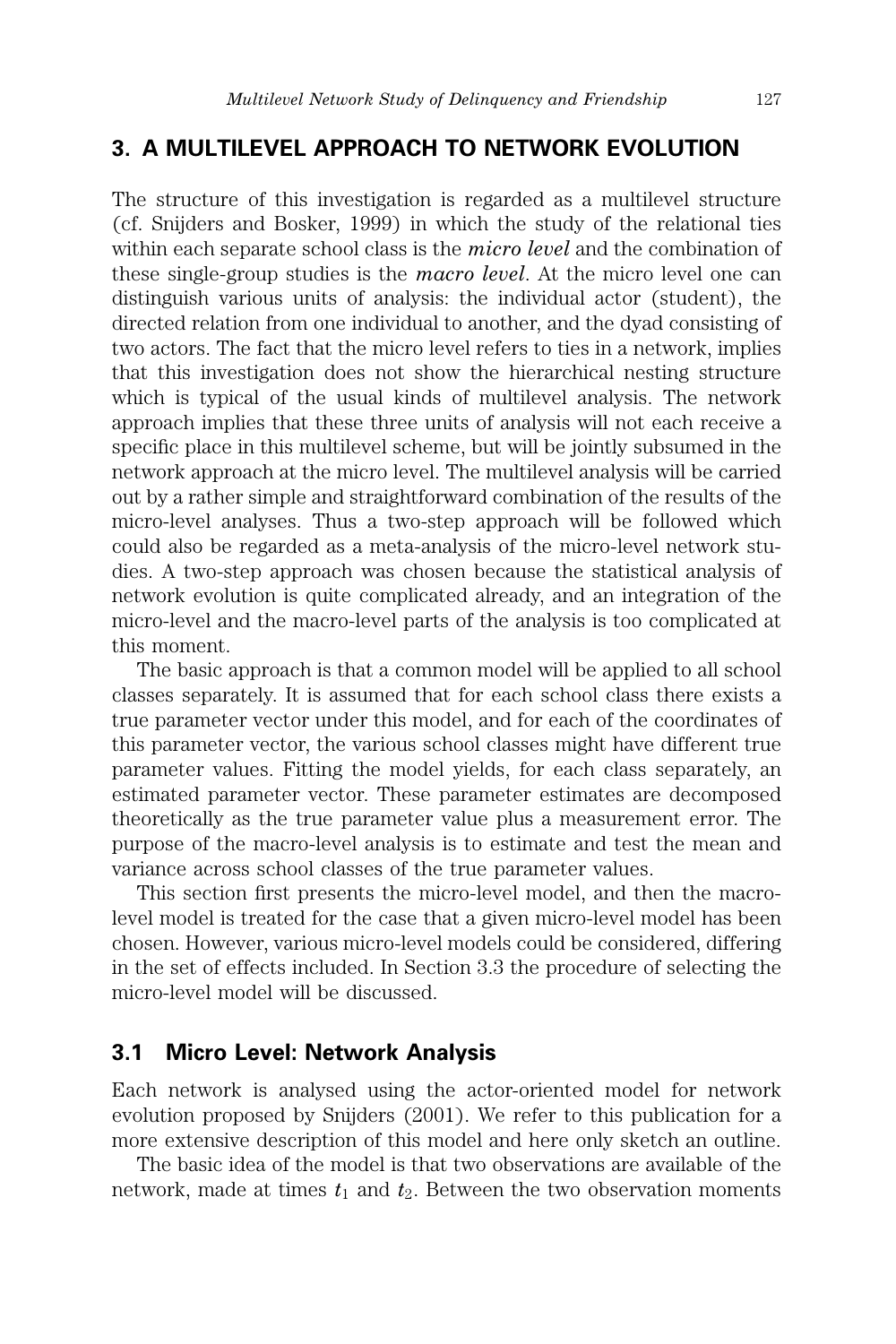time runs on continuously, and the actors in the network (here, the students in the class) may change their ties at stochastic moments during this period. The model is actor-oriented in the sense that each actor controls his or her outgoing ties, which are the ties that would be reported if this actor were questioned at the given moment about his or her relations to others in the group. The total network influences the tie changes made by the actors because the actors try to obtain a rewarding pattern of relationships and in doing so take into account the whole pattern of ties in the network. The changes in ties are also partially governed by chance, which is understood as the representation of changes which cannot be modeled explicitly by the researcher on the basis of observed variables. The model is constructed on the basis of single changes by one actor in his or her relation to one other actor. Such a single change is called a micro-step. Since the number of changes can be large, the total of all these micro-steps can add up to a large difference between the two observed networks.

The network is represented by its adjacency matrix  $x = (x_{ij})_{1 \le i, j \le n}$ , where  $n$  is the number of actors in this school class and the dependence on time is left implicit. As usual, the tie variable  $x_{ii}$  equals 1 if there is a tie from *i* to *j* and  $x_{ii} = 0$  otherwise, while  $x_{ii}$  is conventionally defined as 0. We shall first describe the mechanism for the micro-steps and then the timing of these steps.

For the micro-step, it is assumed that one actor, denoted  $i$ , is "allowed" to make one change in the outgoing tie variables collected in the row vector  $(x_{i1},...,x_{in})$ . Making one change means that either one entry with the current value 0 is changed into 1 (creation of a new tie), or one entry with current value 1 is changed into 0 (deletion of an existing tie). The probabilities for choosing the entry to be changed are defined by two ingredients, the ''objective function'' and the ''gratification function.''

#### Basic Element of Micro-Step: Objective Function

The main aspect of the actors' preferences is represented by the socalled objective function, which for each actor is a function of the network structure together with the observed variables, and which is interpreted as the numerical summary of what the actor would like to maximize in his or her view of the network. The objective function is defined as a weighted sum of effects,

$$
f_i(\beta, x) = \sum_{k=1}^{L} \beta_k s_{ik}(x), \qquad (1)
$$

where for each effect k the weight  $\beta_k$  is a statistical parameter expressing the importance of effect k, and  $s_{ik}(x)$  is a function of the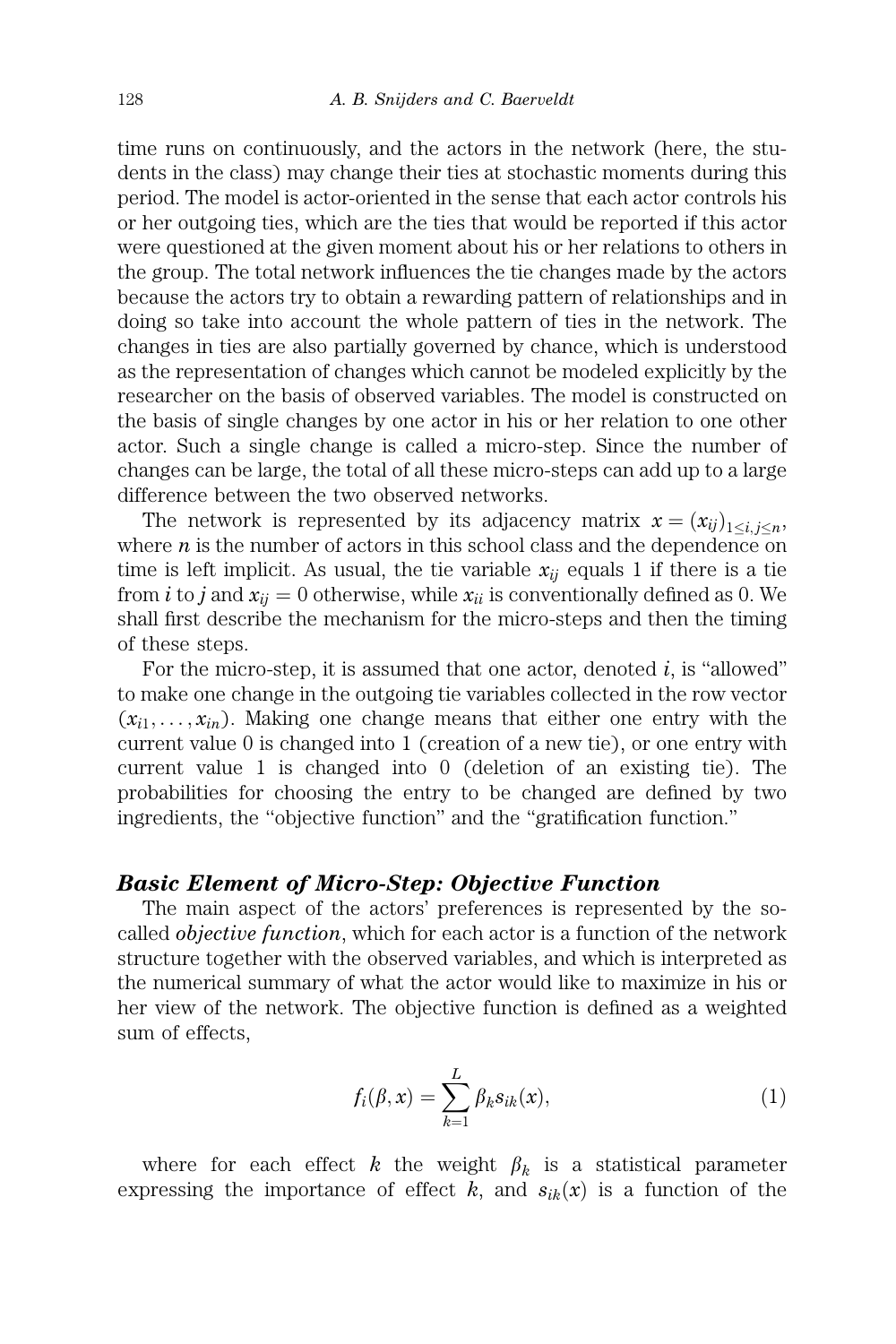network from the point of view of actor  $i$ . The actor prefers higher values of  $s_{ik}(x)$  more strongly to the extent that  $\beta_k$  is higher.

The following effects are included in the model. They are standard network effects reflecting well-known structural tendencies.

1. Density effect, defined by the out-degree

$$
s_{i1}(x)=x_{i+}=\sum_j x_{ij};
$$

2. Reciprocity effect, defined by the number of reciprocated relations

$$
s_{i2}(x) = \sum_j x_{ij} x_{ji};
$$

3. Popularity effect, defined by the sum of the in-degrees of the others to whom  $i$  is related,

$$
s_{i3}(x) = \sum_j x_{ij} \; x_{+j} = \sum_j x_{ij} \sum_h x_{hj};
$$

4. Activity effect, defined by the sum of the out-degrees of the others to whom  $i$  is related,

$$
s_{i4}(x) = \sum_j x_{ij} \; x_{j+} = \sum_j x_{ij} \sum_h x_{jh};
$$

5. Transitive triplets effect, defined by the number of transitive patterns in i's relations (ordered pairs of actors  $(j, h)$  to both of whom i is related, while also *i* is related to  $h$ ),

$$
s_{i5}(x) = \sum_{j,h} x_{ij} x_{ih} x_{jh};
$$

6. Indirect connections effect, defined by the number of actors to whom  $i$ is indirectly related (through one intermediary, i.e., at sociometric distance 2),

$$
s_{i6}(x) = \#\{j \,|\, x_{ij} = 0, \, \max_h (x_{ih} \, x_{hj}) > 0\};
$$

7. Balance, defined by the likeness between the out-relations of actor  $i$  to the out-relations of the other actors  $i$  to whom  $i$  is related,

$$
s_{i7}(x) = \sum_{j=1}^n x_{ij} \sum_{h=1 \atop h \neq i,j}^{n} (b_0 - |x_{ih} - x_{jh}|),
$$

where  $b_0$  is a constant included to minimize correlation of this effect with the density effect. Given that the density effect also is included in the model, the inclusion of  $b_0$  entails only a reparametrization of the model.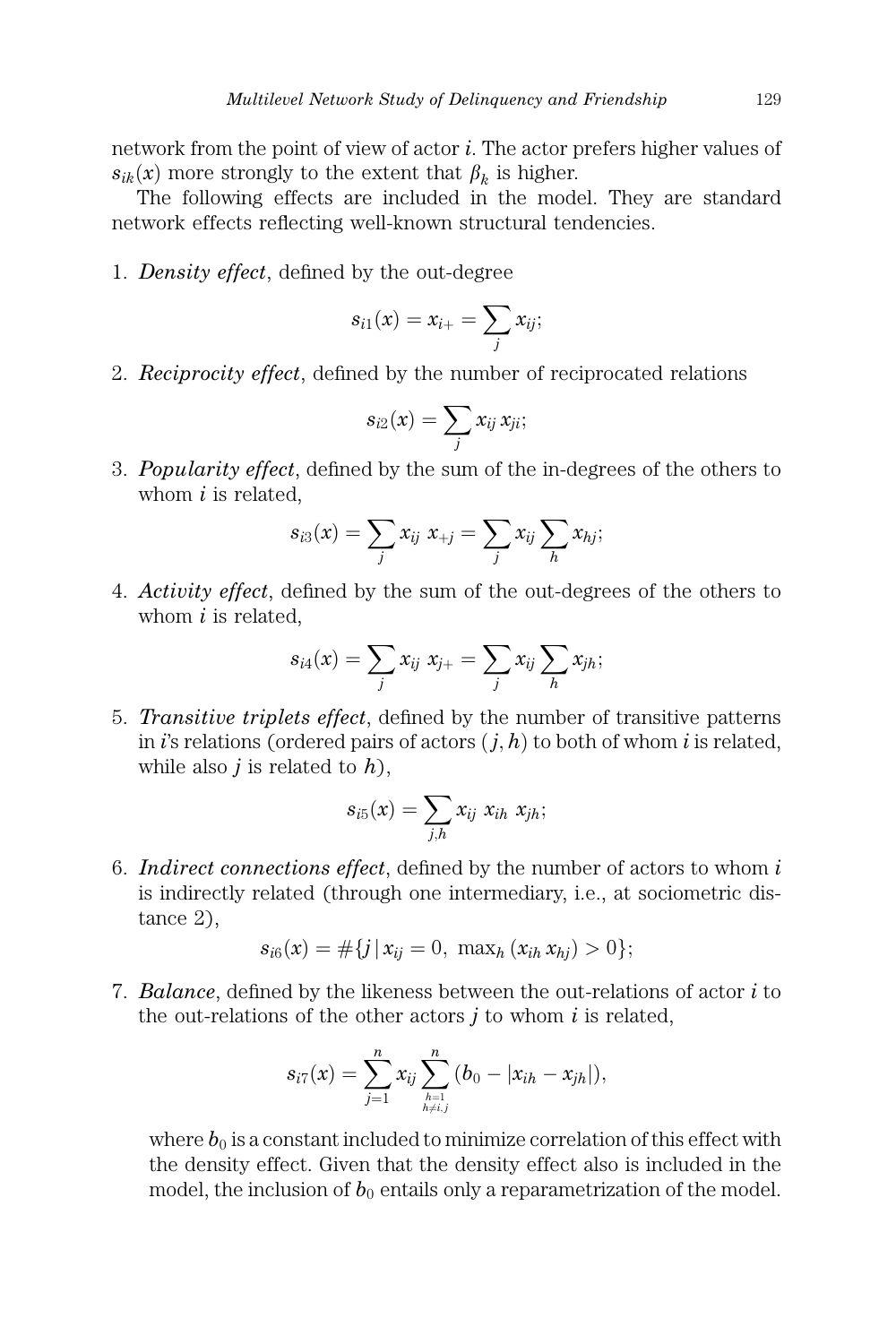The parameters  $\beta_k$  used as weights in (1) can be qualitatively interpreted for these seven effects as follows. The parameter for the density effect reflects a tendency to a dense network (controlling for all other effects in the model). The reciprocity parameter reflects the preference for reciprocated ties. The popularity effect reflects the preference for being tied to popular others, where popularity is measured by the actors' in-degree. The activity effect reflects the preference for ties to others who themselves have many outgoing ties. The transitive triplets, indirect connections, and balance effects are three different mathematical specifications of the drive toward network closure, or transitivity. A more detailed discussion of the distinction between these three is given in Snijders (2003). Summarized briefly, the transitive triplets effects expresses that an actor  $i$  will be more attracted to another actor jif there are more indirect ties  $i \rightarrow h \rightarrow j$ ; a negative indirect connections effect expresses that  $i$  will be more attracted to  $j$ if there is at least one such indirect connection, without the number of indirect connections playing a role; the balance effect expresses that  $i$ prefers to be friends with those others  $j$  who makes the same choices as  $i$  does him/herself. The effects of reciprocity and transitivity (expressed by any of these three implementations) are usually considered as the primary constituents of network structure.

Three actor-dependent covariates are included in the model: gender, because of its association with nature and extent of delinquent behavior as well as with friendship formation; the importance of school friends for the actor, as a control variable because it might have an effect on the friendship choices made by the actor; and the level of delinquent behavior, which is the main variable in the research question. The covariates refer to the values observed at time  $t_1$ . For each actor-dependent covariate V the following three basic potential effects are included.

8. V-related popularity, defined by the sum of  $v_i$  over all actors j to whom  $i$  has a tie,

$$
s_{i8}(x) = \sum_j x_{ij} v_{ji};
$$

- 9. V-related activity, defined by i's out-degree weighted by his value  $v_i$ ,  $s_{i9}(x) = v_i x_{i+};$
- 10. V-related dissimilarity, defined by the sum of absolute differences  $|v_i - v_j|$  between i and the other actors j to whom he is tied,

$$
s_{i10}(x) = \sum_j x_{ij} |v_i - v_j|.
$$

Positive V-related popularity or activity effects will appear in the form of correlations between  $V$  and the in-degrees and out-degrees,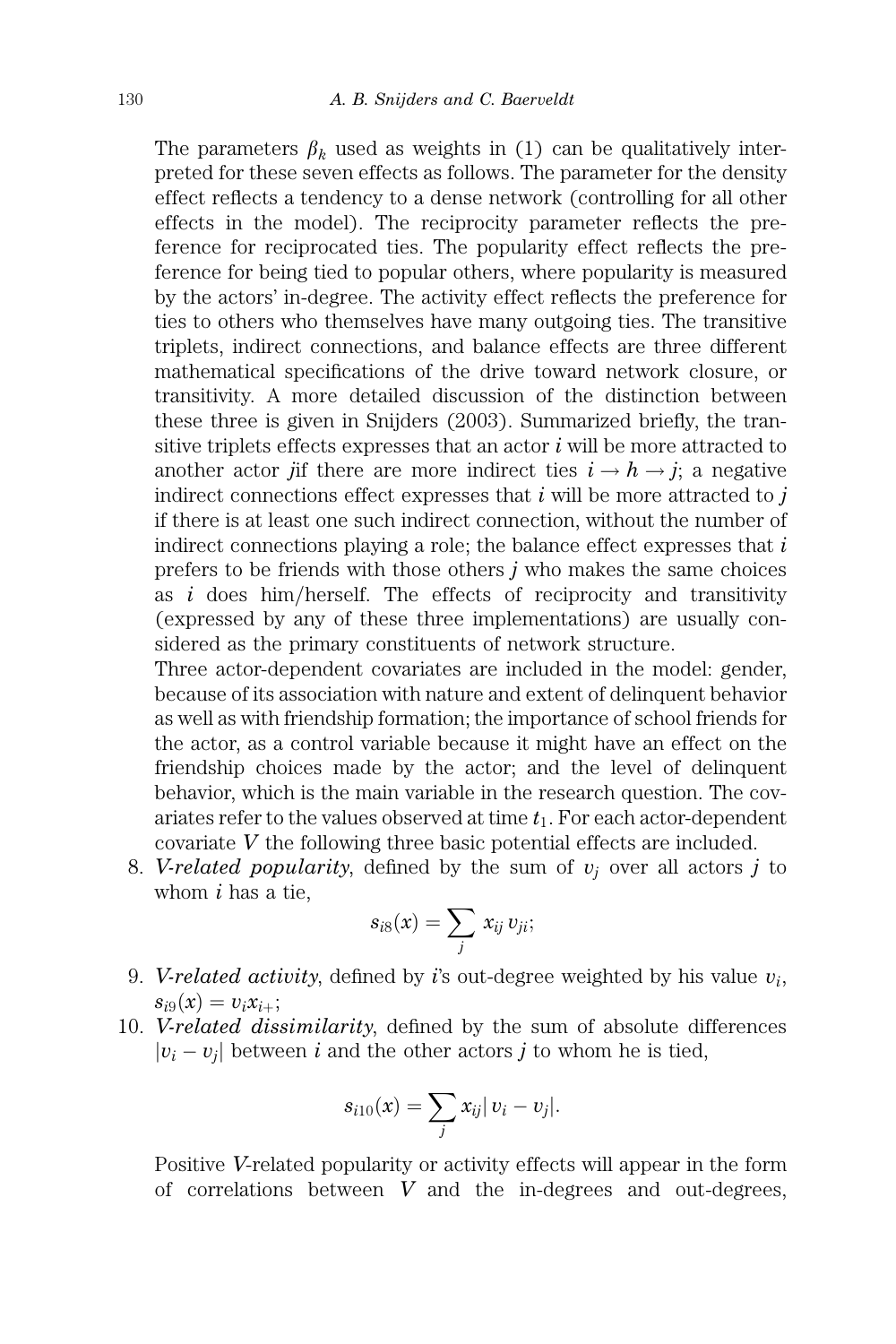respectively. A negative V-related dissimilarity effect will appear in ties being formed especially between actors with similar values on V.

One pair-dependent covariate is included: a 0-1 dummy variable indicating by the value 1 that the two actors are from the same ethnic group. For this variable, denoted by  $W$ , the following effect is included:

11. W-related preference, defined by the number of actors in the same ethnic group to whom  $i$  is tied,

$$
s_{i11}(x) = \sum_j x_{ij} w_{ij}.
$$

The total number of these effects is 17 (note that effects 8–10 are included for each of the three actor-bound covariates).

## Differences Between Creating and Breaking Ties: Gratification Function

The preferences expressed by the objective function treat the creation of new ties in a similar way (although, of course, in opposite direction) as breaking off existing ties. However, it is possible that some effects operate differently for these two types of change. For example, it is conceivable that actors like to start an as yet unreciprocated relation, but that they are quite reluctant to break off a reciprocated relation, because of the investments that were made in such a relation (as argued by van de Bunt, 1999; also see van de Bunt, van Duijn, and Snijders, 1999). Such as effect operating differentially for creation and breaking of ties cannot be represented by the objective function, but is represented by the so-called gratification function. The network evolution model assumes that actor  $i$ , by changing his or her relationship to actor  $\dot{\jmath}$  when the current network state (before the change) is  $x$ , experiences a gratification.

$$
g_i(\gamma, x, j). \tag{2}
$$

The gratification function is specified as a weighted sum,

$$
g_i(\gamma, x, j) = \sum_{h=1}^{H} \gamma_h r_{ijh}(x).
$$
 (3)

The following effects with corresponding statistics  $r_{iih}$  are used:

1. Reciprocity effect for breaking relations, where a negative parameter  $\gamma_1$ reflects the costs associated with breaking off a reciprocated relation:

$$
r_{ij1}(x)=x_{ij}\,x_{ji};
$$

2. Indirect connections effect for initiating relations, where a positive parameter  $\gamma_2$  reflects that it is easier to establish a new relation to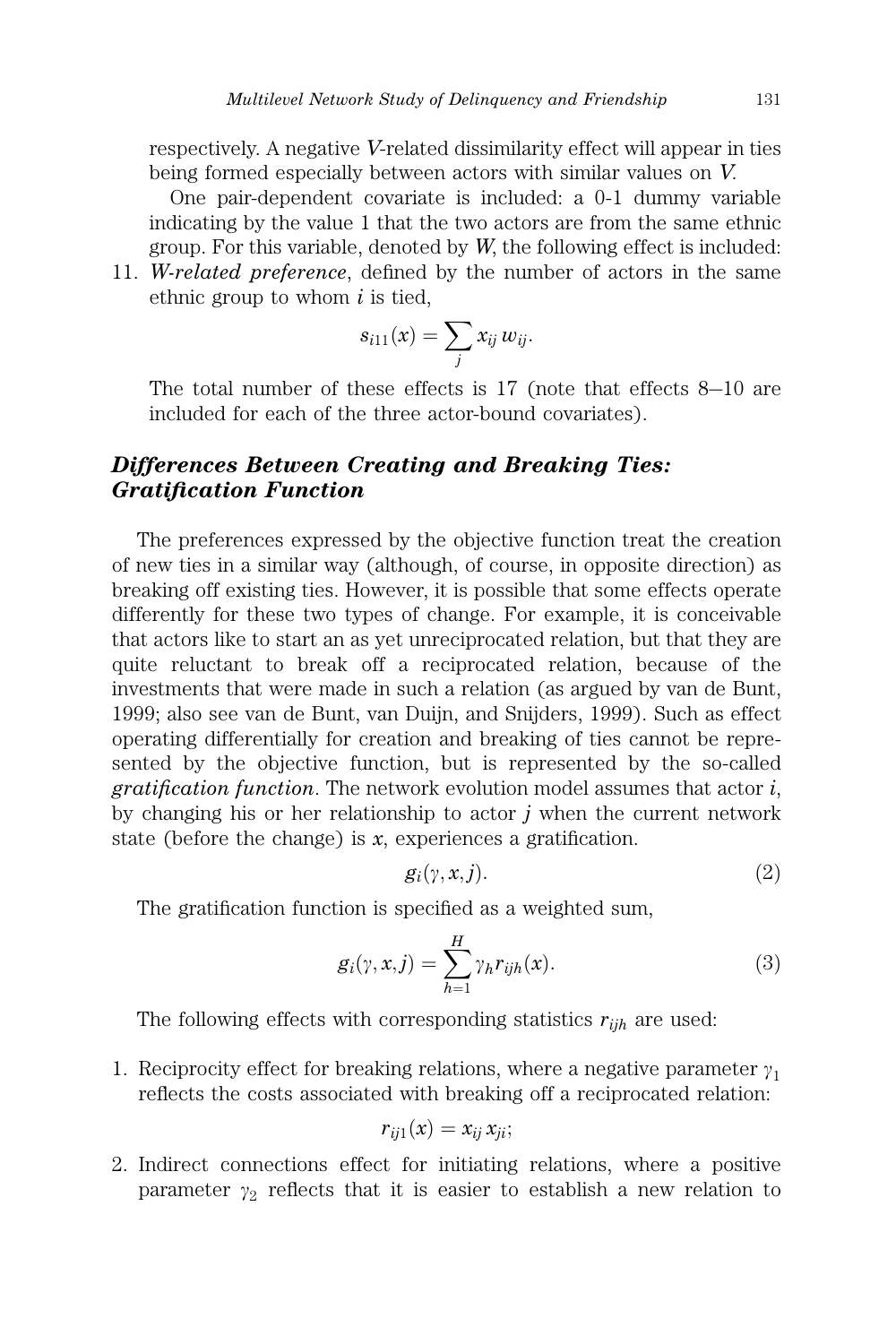another actor  $j$  if  $i$  has many indirect connections to  $j$  via others who can serve as an introduction:

$$
r_{ij2}(x) = (1 - x_{ij}) \sum_{h} x_{ih} \; x_{hj};
$$

3. Association of breaking relations with a dyadic covariate W:

$$
r_{ij3}(x)=x_{ij} w_{ij}.
$$

Three dyadic covariates  $W$  are used in the gratification function: gender difference (0-1 dummy), ethnic group difference (0-1 dummy), and difference in the level of delinquent behavior (numerical, see below).

#### Model for Micro-step

The objective and gratification functions are combined in the model for the micro-step. It is assumed that when actor  $i$  makes a change in his or her relation pattern, the actor maximizes the sum of the objective function of the new state, the gratification inherent in the change, and a random term. Indicating the present network by  $x$ , and the network obtained when the single element  $x_{ij}$  is changed into its opposite  $(1 - x_{ij})$  by  $x(i \rightarrow j)$ , actor  $i$ changes the relation to that  $j$  for which the value

$$
f_i(\beta, x(\sim j)) + g_i(\gamma, x, j) + U_i(t, x, j) \tag{4}
$$

is maximal. For the random term  $U_i(t, x, j)$  the assumption is made that it has a Gumbel distribution with mean 0 and scale parameter 1 (cf. Maddala, 1983), which implies that the probabilities of the various possible new states  $x(i \rightarrow j)$  are given by the multinomial logit form

$$
p_{ij}(\theta, x) = \frac{\exp(r(\theta, i, j, x))}{\sum_{h=1, h \neq i}^{n} \exp(r(\theta, i, h, x))} \qquad (j \neq i)
$$
 (5)

where

$$
r(\theta, i, j, x) = f_i(\beta, x(i \sim j)) + g_i(\gamma, x, j).
$$

#### Timing of the Micro-steps

Second, it is described how these micro-steps are integrated into a model for network evolution. It is assumed that at stochastic times, a stochastically determined actor  $i$  makes a micro-step. In the simplest model specification, the actor is determined randomly, i.e., all actors have probabilities  $1/n$ , and the times between micro-steps are independently and identically distributed, with the exponential distribution with parameter  $\lambda$ . (Recall that the expected value of this distribution is  $1/\lambda$ ; higher parameter values correspond to faster changes.) In a more complicated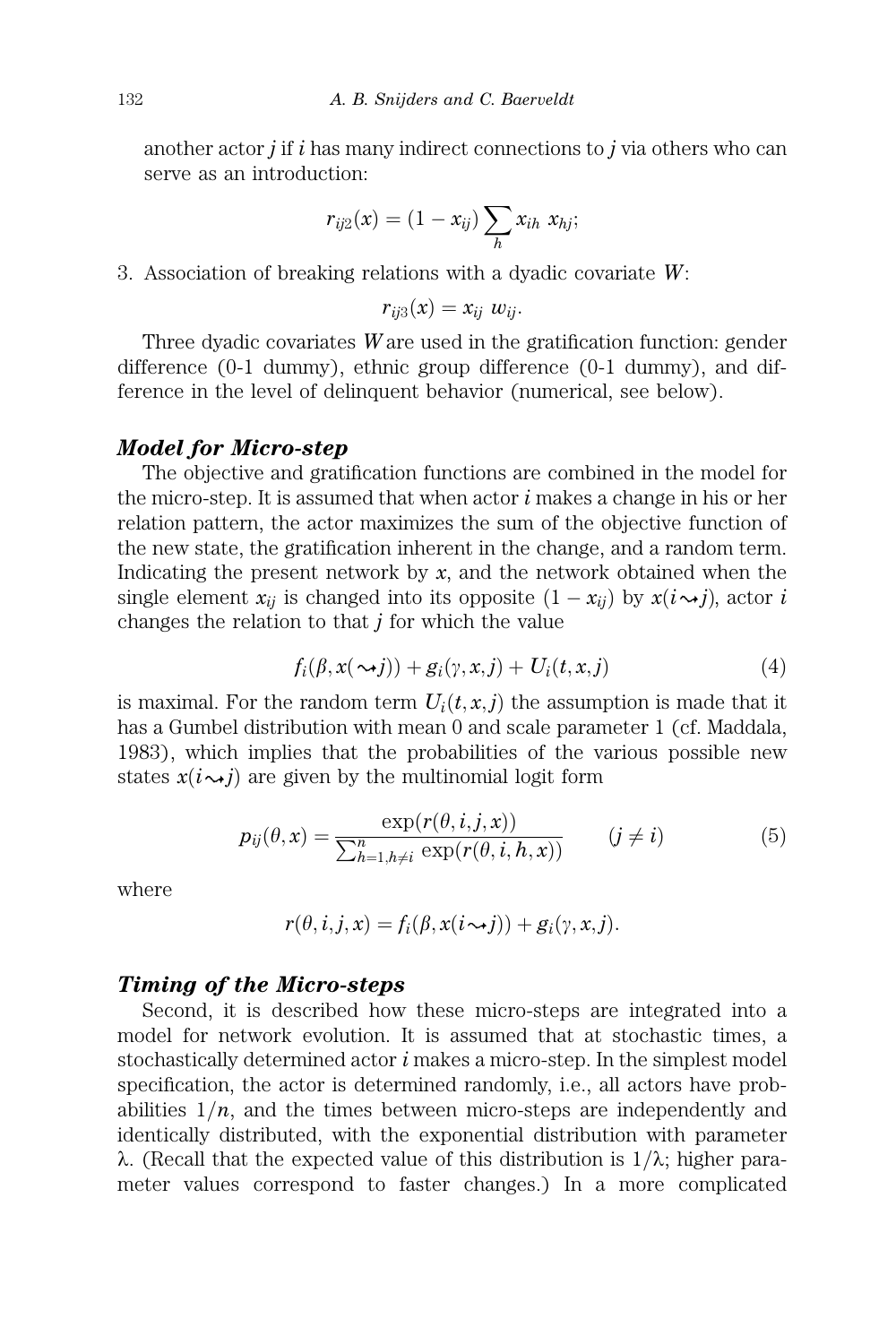specification, each actor i has a rate function  $\lambda_i(x)$  which determines how quickly the outgoing relations of this actor are changed. The times between micro-steps have exponential distributions with parameter.

$$
\lambda_+(x) = \sum_{i=1}^n \lambda_i(x)
$$

and the probability that, when a micro-step is made, this step is made by actor *i*, is given by  $\lambda_i(x)/\lambda_+(x)$ .

The rate function here was allowed to be a function of the actor's attributes (gender, level of delinquent behavior, and importance of school friends) and their degrees. Note that the rate function needs to be positive. If there is only a dependence on attributes  $V_h$ , the formula is

$$
\lambda_i(x) = \rho \exp\bigg(\sum_h \alpha_h v_{hi}\bigg) \tag{6}
$$

where  $\rho$  is a base rate parameter. If there also is a dependence on, e.g., outdegrees  $x_{i+}$ , then this rate (6) is multiplied by

$$
\frac{x_{i+}}{n-1}\exp(\alpha_1)+\left(1-\frac{x_{i+}}{n-1}\right)\exp(-\alpha_1)\tag{7}
$$

where  $\alpha_1$  is the parameter expressing the effect of out-degrees on the rate of change.

This completes the bird's eye view of the stochastic actor-oriented model for network evolution. The parameters of the statistical model are  $\beta_k$  for the objective function,  $\gamma_k$  for the gratification function, and  $\rho$  and  $\alpha_k$  for the rate function. They are collected in the vector

$$
\theta = (\rho, \alpha_1, \ldots, \alpha_4, \beta_1, \ldots, \beta_{17}, \gamma_1, \ldots, \gamma_5).
$$

The parameters were estimated using the Markov Chain Monte Carlo method described in Snijders (2001) using the SIENA program, version 1.72 (see Snijders and Huisman, 2001).

## 3.2 Macro Level: Combination of Networks

In the macro-level analysis, each coordinate of the parameter vector  $\theta$  is analysed separately. The parameters  $\rho$  are nuisance parameters reflecting the total amount of change between the two observations of the school class, and are not particularly interesting. For the procedure to analyse the other parameters, suppose that we focus on any of the  $\alpha_k, \beta_k$ , or  $\gamma_k$  parameters, and denote this coordinate by  $\theta$ . This could represent, e.g., the effect of similarity of delinquent behavior on the evolution of friendships, controlling for the other effects in the model under consideration.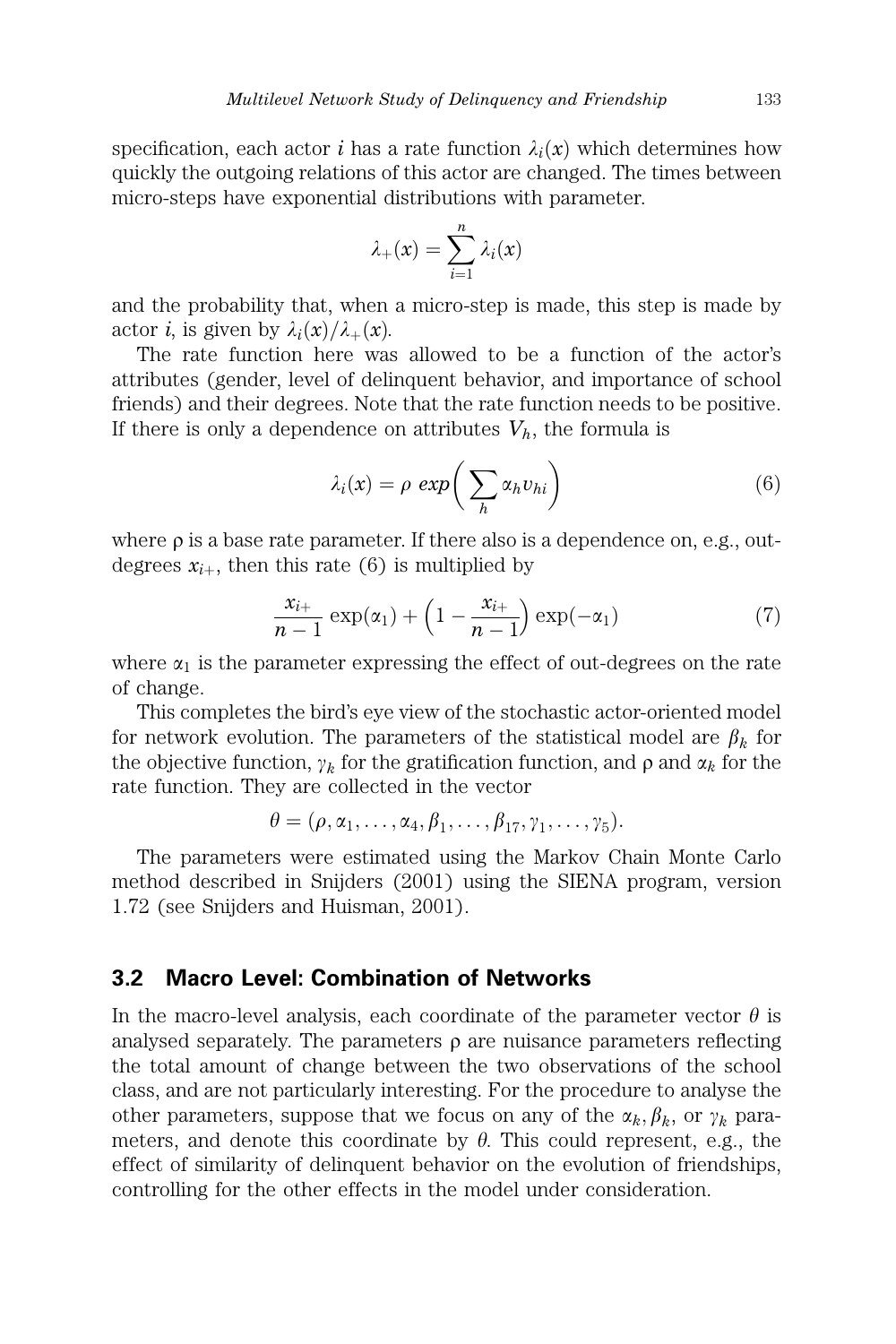The method for combining the micro-level analyses is along the lines of what was proposed already by Cochran (1954) for combining data from different experiments. These procedures were made more popular as methods for meta-analysis by Hedges and Olkin (1985).

Each of the N school classes  $j = 1, \dots, N$  has its own true parameter value  $\theta_i$ . It is assumed that the true parameter values are a random sample from the parameter values in a population of schools. The distribution of the true parameters  $\theta_i$  is the aim of the macro-level analysis. In particular, we are interested in estimating the mean and variance in the population of  $\theta_i$  values,

$$
\mu_{\theta} = \epsilon \theta_j, \quad \sigma_{\theta}^2 = \text{var } \theta_j,\tag{8}
$$

and in testing whether these macro-level parameters are 0. Note that the effect under study is altogether absent when  $\mu_{\theta}$  and  $\sigma_{\theta}^2$  both are 0.

In the micro-level analysis, parameter  $\theta_i$  is estimated with a statistical error:

$$
\hat{\theta}_j = \theta_j + E_j,
$$

and the standard error is the square root of  $var(E_i)$ . It is assumed here that the squared estimated standard error produced by the micro-level analysis is close enough to  $var(E_i)$  to carry on as if these two quantities are equal. This standard error is denoted by  $s_i$ . Nothing is assumed about the possible dependence (or lack thereof) between  $\theta_j$  and  $s_j^2$ .

What we observe in group j is not  $\theta_j$  but the estimate  $\hat{\theta}_j$ . This is a random variable with mean  $\mu_{\theta}$  and variance  $\sigma_{\theta}^2 + s_j^2$ . In the following, an unbiased estimator for  $\sigma_{\theta}^2$  and a two-stage estimator for the mean  $\mu_{\theta}$  are given.

A preliminary unbiased estimator for  $\mu_{\theta}$  is given by

$$
\hat{\mu}_{\theta}^{\text{OLS}} = \frac{1}{N} \sum_{j} \hat{\theta}_{j}.
$$
\n(9)

This estimator does not take into account the fact that the standard errors  $s_j^2$  may be different. This implies that, although it is unbiased, the estimator may be inefficient. Its standard error is

$$
\text{s.e.}(\hat{\mu}_{\theta}^{\text{OLS}}) = \sqrt{\frac{1}{N}(\sigma_{\theta}^2 + \bar{\mathbf{s}}^2)}
$$
(10)

where

$$
\bar{\mathbf{s}}^2 = \frac{1}{N} \sum_j s_j^2. \tag{11}
$$

An unbiased estimator for the variance  $\sigma_{\theta}^2$  is

$$
\hat{\sigma}_{\theta}^{2} = \frac{1}{N-1} \sum_{j} (\hat{\theta}_{j} - \hat{\mu}_{\theta}^{\text{OLS}})^{2} - \bar{\mathbf{s}}^{2}.
$$
 (12)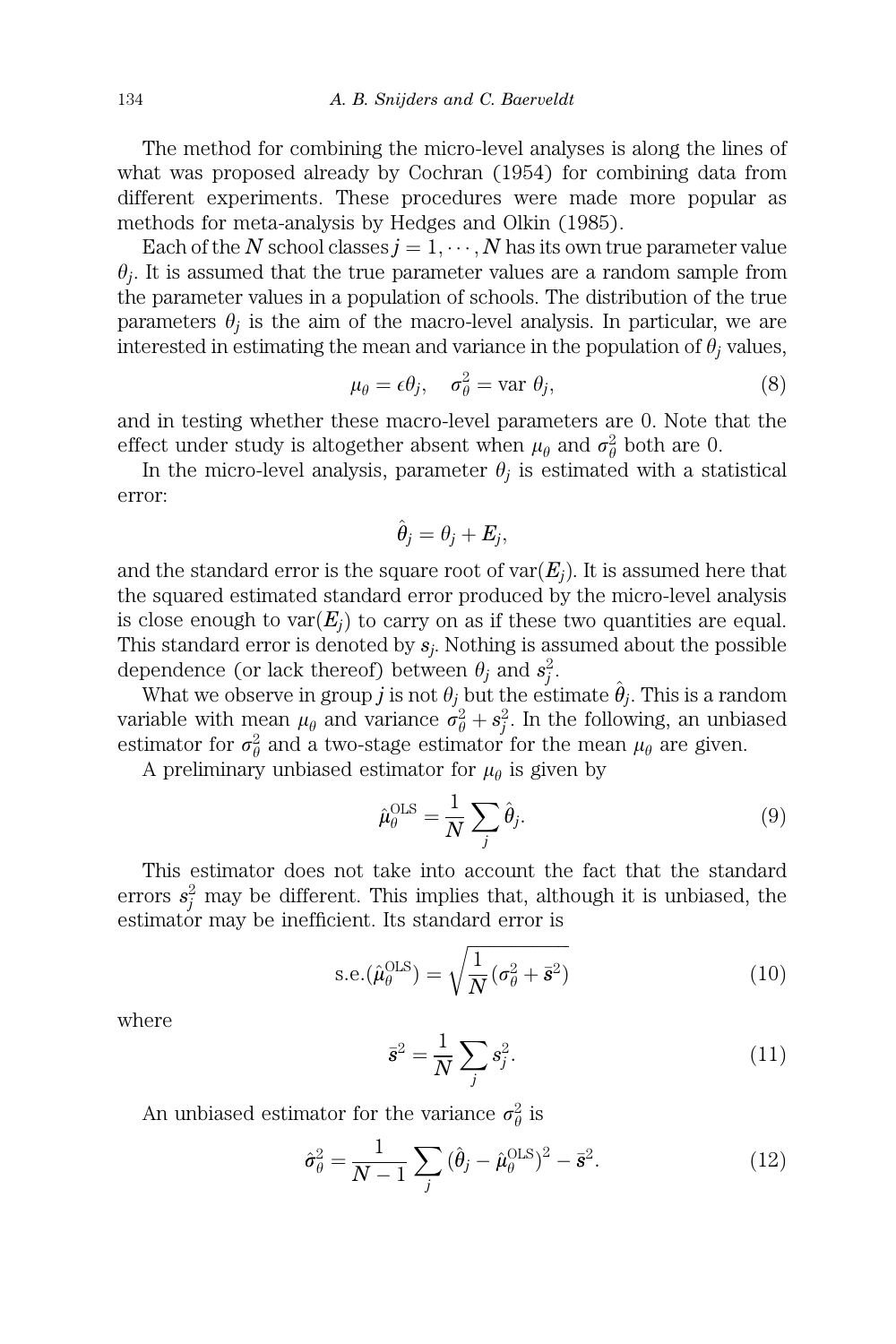Given that the latter estimator has been calculated, it can be used for an improved estimation of  $\mu_{\theta}$ , viz., by the weighted least squares (WLS) estimator

$$
\hat{\mu}_{\theta}^{\text{WLS}} = \frac{\sum_{j} (\hat{\theta}_{j} / (\hat{\sigma}_{\theta}^{2} + s_{j}^{2}))}{\sum_{j} (1 / (\hat{\sigma}_{\theta}^{2} + s_{j}^{2}))}.
$$
\n(13)

This is the ''semi-weighted mean'' of Cochran (1954) treated also in Hedges and Olkin (1985, Section 9.F). In the terminology of econometrics, the estimator for  $\mu_{\theta}$  could be called a 2SLS (two-stage least squares) estimator. If  $\sigma_{\theta}^2$  is estimated with a good precision, the standard error of the weighted least squares estimator can be calculated as

$$
\text{s.e.}(\hat{\mu}_{\theta}^{\text{WLS}}) = \frac{1}{\sqrt{\sum_{j} 1/(\hat{\sigma}_{\theta}^{2} + s_{j}^{2})}}.\tag{14}
$$

An assumption used in the derivation of this WLS estimator is that  $\theta_j$  and  $s_j^2$  are independent in the level-2 population. This type of assumption is commonly made in multilevel analysis, but it is not evident that it will always be satisfied. However, it is likely that in many cases when there is a bias due to failure of this assumption, the decrease in variance of (13) compared to (9) will be more important than the squared bias, so that the mean squared error of the WLS estimator will nevertheless be smaller than that of the OLS estimator. This independence assumption, however, does not play a role for the tests proposed next.

For testing  $\mu_{\theta}$  and  $\sigma_{\theta}^2$ , it must be assumed that the parameter estimates  $\hat{\theta}_j$  conditional on  $\theta_j$  are approximately normally distributed with mean  $\theta_j$ and variance  $s_j^2$ . This seems a reasonable assumption. The first null hypothesis to be tested is that the effects are 0 in all groups. This can be tested by the test statistic

$$
T^2 = \sum_{j} \left(\frac{\hat{\theta}_j}{s_j}\right)^2 \tag{15}
$$

which has an approximate chi-squared distribution with  $N$  degrees of freedom under the null hypothesis. The test that the mean effect  $\mu_{\theta}$  is zero can be tested on the basis of the t-ratio.

$$
t_{\mu_{\theta}} = \frac{\hat{\mu}_{\theta}^{\text{WLS}}}{s.e.(\hat{\mu}_{\theta}^{\text{WLS}})}
$$
(16)

which has approximately a standard normal distribution under the null hypothesis. Finally, the test that the variance of the effects  $\sigma_{\theta}^2$  is zero can be tested using the test statistic

$$
Q = T^2 - \tilde{t}^2 \tag{17}
$$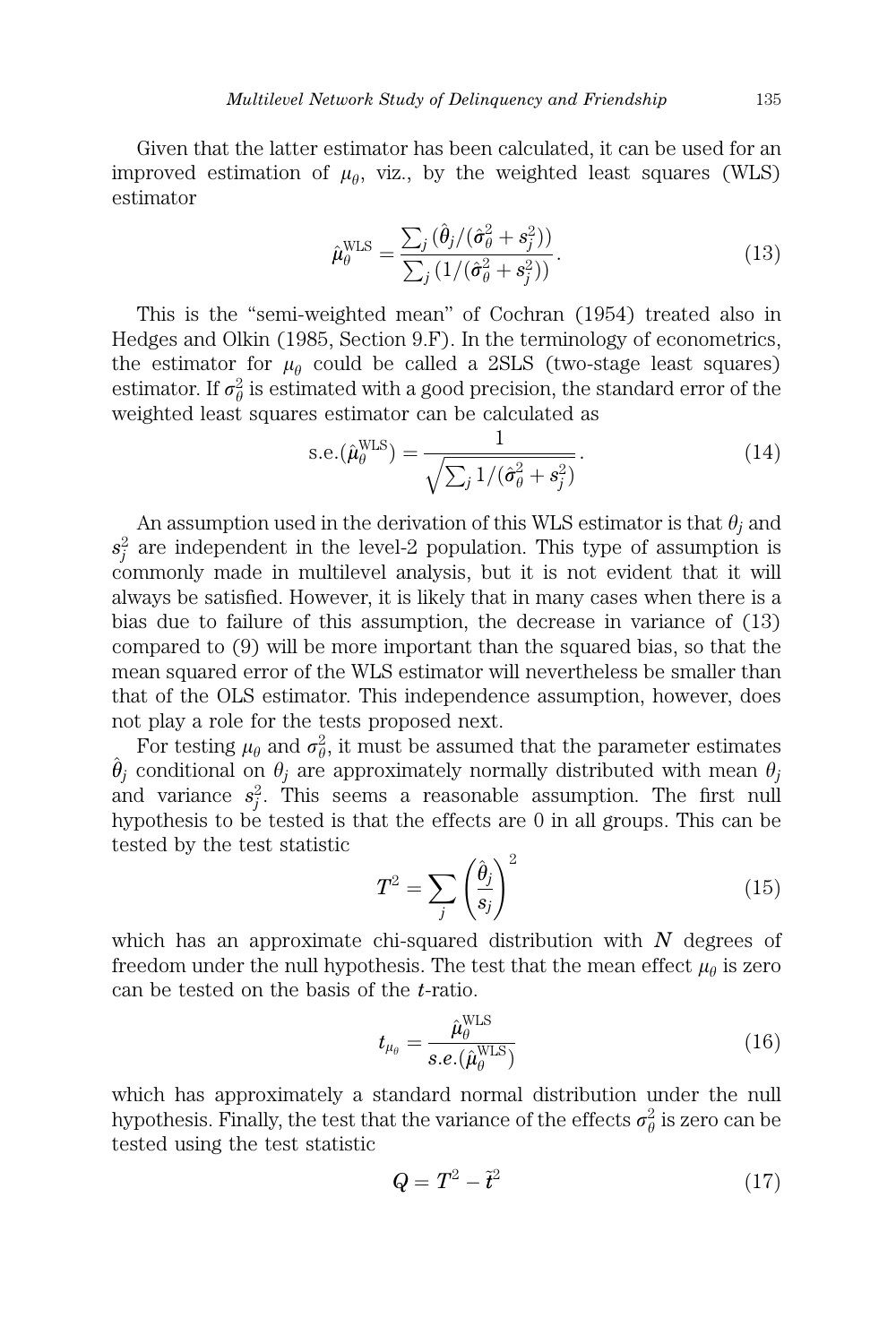where

$$
\tilde{t} = \frac{\sum_{j} \hat{\theta}_{j}/s_{j}^{2}}{\sqrt{\sum_{j} I/s_{j}^{2}}}
$$
\n(18)

which has under the null hypothesis approximately a chi-squared distribution with  $N-1$  degrees of freedom. This test was given by Cochran (1954, p. 114) and Hedges and Olkin (1985, Section 9.E). Its optimality under the normality assumption is proved in Lehmann (1986, p. 377).

## 3.3 Stepwise Model Selection

The research question is about the effect of delinquent behavior on the development of friendships between students. It is desirable to control for various effects, viz., network effects and effects of important covariates. These network and covariate effects were mentioned in Section 3.1. For each school, the effect parameters are collected in the vector

$$
\theta = (\rho, \alpha_1, \ldots, \alpha_4, \beta_1, \ldots, \beta_{17}, \gamma_1, \ldots, \gamma_5).
$$

The first element,  $\rho$ , is a nuisance parameter, but the other 25 parameters all are potentially important. The estimation algorithm for the stochastic actor-oriented model becomes unstable, however, if the number of effects is too large (what is too large, will depend on the data set) and it is also possible that standard errors of effects will become rather large when too many unimportant effects are included. Therefore a theory-guided forward stepwise model selection procedure is used, with the aim of including only important parameters in the model. The remainder of this section describes this model selection procedure, in which theoretical arguments were used to group effects in seven ordered groups, which are sequentially entered into the model and tested, and retained in the next step only if they are supported by sufficient empirical evidence and do not lead to instability of the model.

This model selection is carried out at the macro level: in each step the fitted model is the same for all available schools, and effects are selected if their overall importance is large enough. Some pilot model fits showed that, with this large amount of data, seemingly small effects already can be significant. Therefore a strict testing approach, which would include all significant effects, would lead to unwieldy models. It would be preferable to base the model selection on a combination of testing and estimation of effect sizes. Unfortunately, effects sizes analogous to ''variance explained,'' or goodness of fit measures analogous to the deviance, are not (or not yet) available for this model for network evolution. Therefore, given the lack of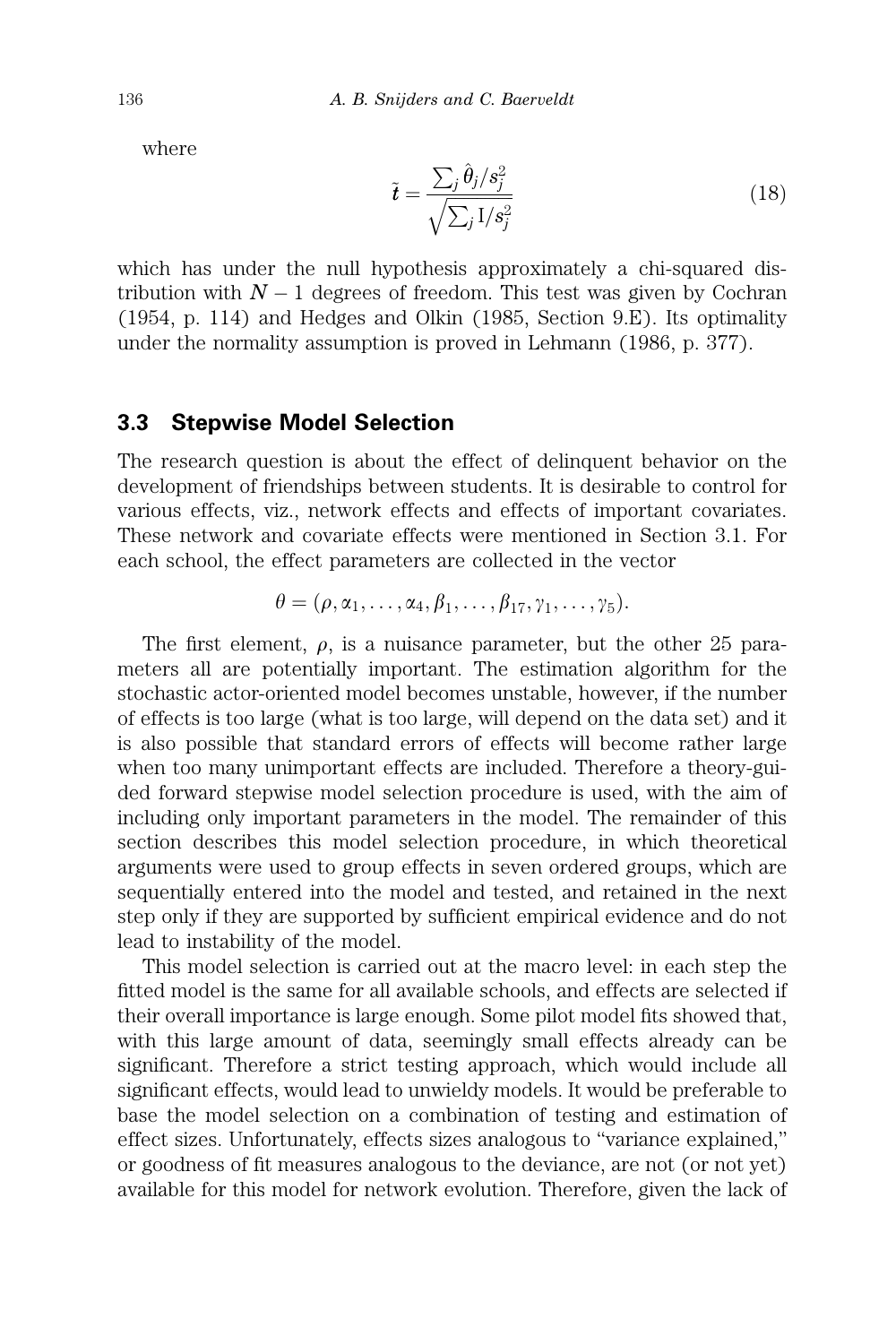better measures, the  $T^2$  statistic in (15) is used as an ad hoc measure for the importance of the effects.

A complication is caused by the stochastic nature of the estimation algorithm and the related instability of the algorithm for some model specifications and some data sets. In some combinations of model and data set, the estimation of one or some of the parameters is not satisfactory, either because the parameter vector found by the algorithm fails to satisfy the moment equation to a sufficient degree of precision for the corresponding statistic, or because the standard error of this parameter for this data set is overly large. In such cases, using this parameter estimate would spoil the results of the macro-level analysis as expressed by the macro-level standard error (14). Therefore such estimates are left out. The threshold for the standard error is determined, somewhat arbitrarily, as 5.0. In the tables with results, the number of schools on which the reported statistics are based is denoted by  $N$ . For comparing the importance of effects, it is better to use  $T^2/N$  than  $T^2$ .

Effects were selected in seven groups. The general order in the model selection procedure is that first come all effects that have the role of control variables, and then the tested effects (i.e., those related to level of delinquent behavior). The order within the set of control effects is as follows: first the structural effects, then the effects related to covariates. Among the structural effects, first come the effects in the objective function, then those in the gratification function, and then those in the rate function. The rationale for this order is that the objective function is considered to be more fundamental than the gratification and rate functions. The order between the latter two functions is arbitrary. In each of the following seven steps, the important effects of this step (as reflected by the size of (15)) are selected and included in the following steps, while the non-important effects are left out.

- 1. The density and reciprocity effects are included anyway because of their fundamental nature.
- 2. Next a selection is made from the effects related to network closure: transitive triplets, indirect connections, and balance. Incorporating all these three effects jointly may lead to instability in the algorithm. The one or two most important of these three effects are selected.
- 3. Following this, the popularity and activity effects are considered.
- 4. As a next step the two structural gratification function effects are tested: the reciprocity effect for breaking relations, and the indirect connections effect for initiating relations.
- 5. Next it is investigated whether rates of change depend on out-degrees, in-degrees, and/or reciprocated degrees (defined as the number of reciprocated relations in which an actor is involved).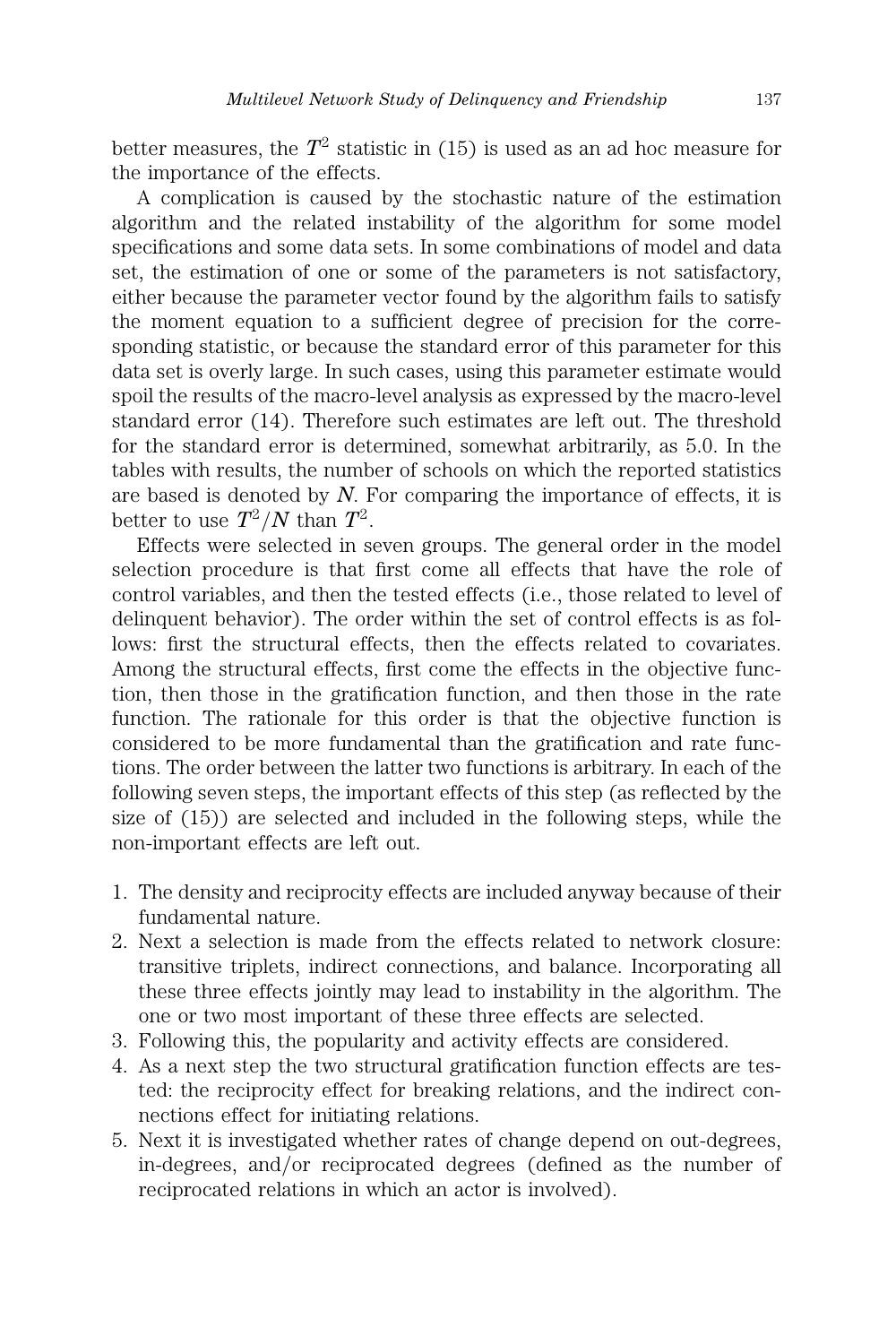- 6. For gender, the effects of gender-related popularity, activity, dissimilarity, and the gratification effect of dissimilarity were considered; for the importance of school friends, the effects of covariate-related popularity and activity; and the objective function and gratification function effects are considered of having the same ethnicity.
- 7. Finally the tested effects are introduced into the model: in the first place, the dissimilarity effect associated with the level of delinquent behavior; next, the dissimilarity in delinquent behavior as an effect in the gratification function; finally, the popularity, activity, and rate effects of delinquent behavior.

# 4. DATA

The main source of data is the Dutch Social Behavior study, a two-wave survey in classrooms (Baerveldt,  $2000$ ). In  $1994/1995$  the first wave took place in 22 Dutch urban high schools. All pupils in the third grade of the intermediate educational level (MAVO) of these schools were selected, resulting in a sample of 1,528 pupils aged between 13 and 18 years, excluding two pupils who did not seriously complete the questionnaire. One year later, 19 out of the 22 schools of the first wave participated again in the second wave, while also a new school participated. In this wave all fourth grade MAVO pupils participated, in total 1,317 respondents. Not included in these numbers are pupils absent during either day of data collection (due to illness or truancy). Excluded from the network analyses are those who left the school between the two waves, or for other reasons were not a member of the school class at both moments. Pupils who were in the sample for wave 1 but not for wave 2, mainly because they had to repeat third grade (due to poor results, usually  $5-10\%$  in the Dutch high school system), committed slightly more offenses than those who did participate in wave 2 (10.0 versus 8.2). A total of 990 pupils in 19 schools completed the survey in both waves. Only pupils who responded in both waves are included in the present study.

For each school all pupils in the same year of MAVO produced one network together. The number of pupils per network varied between 34 and 129. In both waves the number of girls (48%) who participated was almost the same as the number of boys (52%). The majority (90%) of the pupils were born in the Netherlands. One-third had one or two parents who were born outside the Netherlands, mainly in Surinam, Morocco, Turkey, or the Dutch Antilles.

The pupils completed the questionnaire during a lesson. Delinquency is measured by a self-report questionnaire, a widespread method in criminology. The respondents were asked how many times they had committed minor offenses from a list of 23 offenses such as shoplifting, petty theft,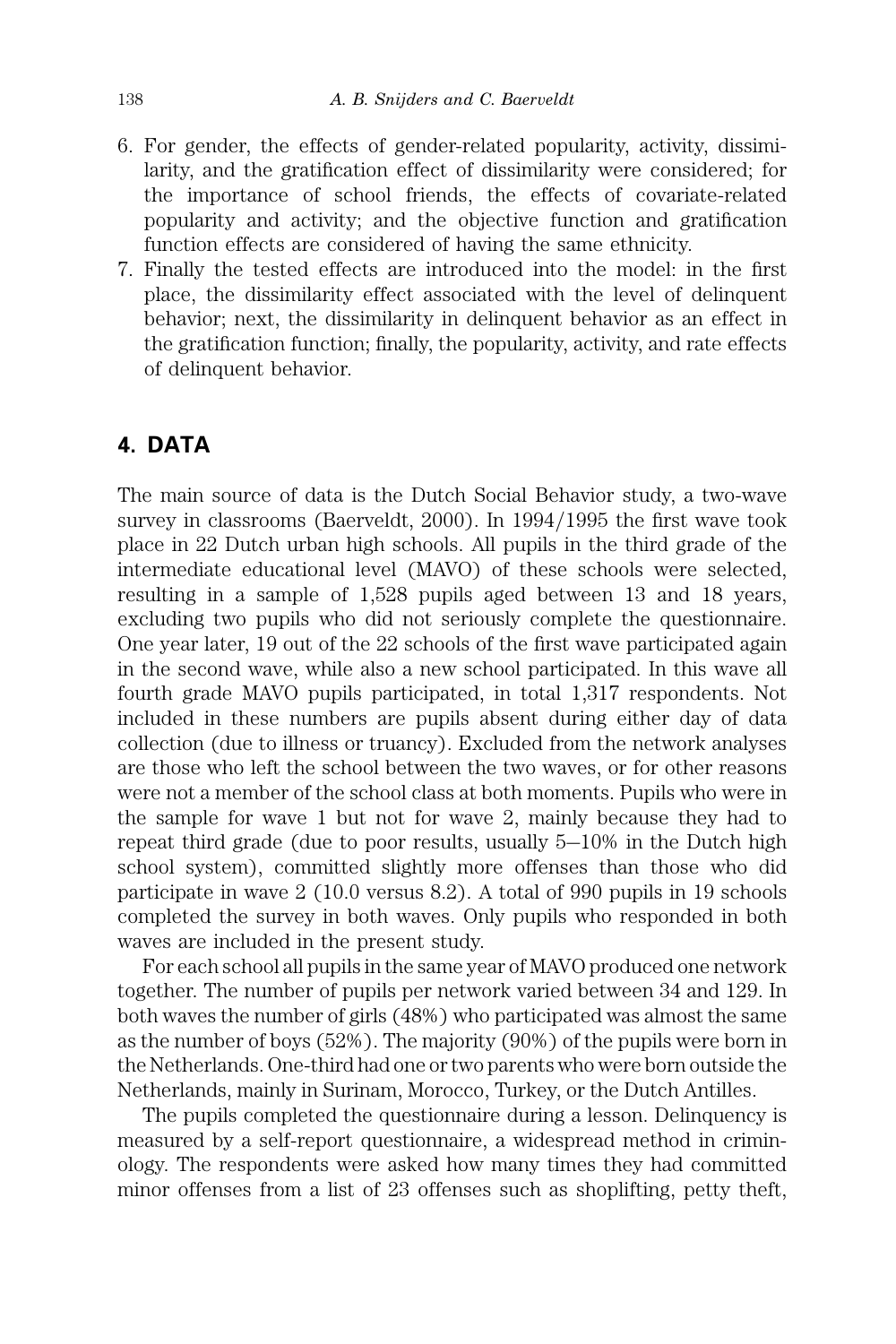vandalism, and unarmed fights over the last twelve months. The total number of offenses is used as a scale with a sufficient internal cohesion (Cronbach's alpha  $= .87$  for wave one and  $.91$  for wave two) and which is sufficiently one-dimensional (first two eigenvalues factor analysis: for wave one 6.7 and 1.4, for wave two 8.6 and 1.5). As Table 1 shows, many pupils had committed at least one minor offense. It should be noted that most offenses are very light. Moreover, the delinquency rate of the population of MAVO pupils in urban schools is known to be relatively high.

|                                                |                         | <b>Boys</b>             | Girls                   |                         |  |
|------------------------------------------------|-------------------------|-------------------------|-------------------------|-------------------------|--|
| Offense                                        | Wave one<br>$(N = 748)$ | Wave one<br>$(N = 663)$ | Wave one<br>$(N = 768)$ | Wave one<br>$(N = 651)$ |  |
| Shoplifting                                    | 46.7                    | 48.6                    | 35.0                    | 31.5                    |  |
| Changing price tags in shops                   | 30.2                    | 37.2                    | 32.9                    | 29.4                    |  |
| Dodging fares                                  | 52.9                    | 60.4                    | 47.9                    | 48.2                    |  |
| Buying stolen goods                            | 37.2                    | 48.4                    | 18.1                    | 22.5                    |  |
| Theft of (small) goods from<br>school          | 40.0                    | 43.1                    | 31.4                    | 25.9                    |  |
| Theft of money from home                       | 22.5                    | 21.9                    | 23.8                    | 23.0                    |  |
| Theft of money from fellow<br>pupil            | 4.8                     | 5.9                     | 1.6                     | 1.0                     |  |
| Theft of jacket/coat of another<br>pupil       | .9                      | 2.4                     | $\cdot$                 | $\Omega$ .              |  |
| Burglary/forbidden entry in a<br>house or shop | 12.3                    | 18.7                    | 1.8                     | 2.9                     |  |
| Theft of a bike                                | 21.8                    | 28.0                    | 5.7                     | 6.7                     |  |
| Theft of a motor bike                          | 8.0                     | 9.3                     | .9                      | $\cdot$ <sup>2</sup>    |  |
| Theft of something else                        | 16.6                    | 14.4                    | 10.7                    | 6.1                     |  |
| Graffiti                                       | 37.0                    | 37.4                    | 27.2                    | 25.7                    |  |
| Vandalism in public transport                  | 15.9                    | 18.1                    | 11.3                    | 7.3                     |  |
| Vandalism on the street                        | 29.9                    | 35.4                    | 12.4                    | 8.6                     |  |
| Setting fire                                   | 48.8                    | 46.3                    | 20.1                    | 14.6                    |  |
| Damaging a bike                                | 35.2                    | 38.6                    | 15.2                    | 11.5                    |  |
| Damaging a car                                 | 24.6                    | 28.5                    | 12.1                    | 9.0                     |  |
| Vandalism at school                            | 31.8                    | 27.6                    | 17.8                    | 10.9                    |  |
| Smashing/throwing in a<br>window               | 33.0                    | 33.1                    | 7.6                     | 6.7                     |  |
| Miscellaneous vandalism                        | 10.7                    | 7.7                     | 4.0                     | 2.9                     |  |
| Unarmed fighting<br>(kicking or hitting)       | 48.4                    | 46.1                    | 28.9                    | 22.1                    |  |
| Threatening with knife/<br>other weapon        | 16.8                    | 14.4                    | 4.3                     | 4.4                     |  |

TABLE 1 Petty Crime of Pupils in MAVO-3 (Wave One) and MAVO-4 (Wave Two). Percentages of Pupils who Commited an Offense at Least Once Within this Year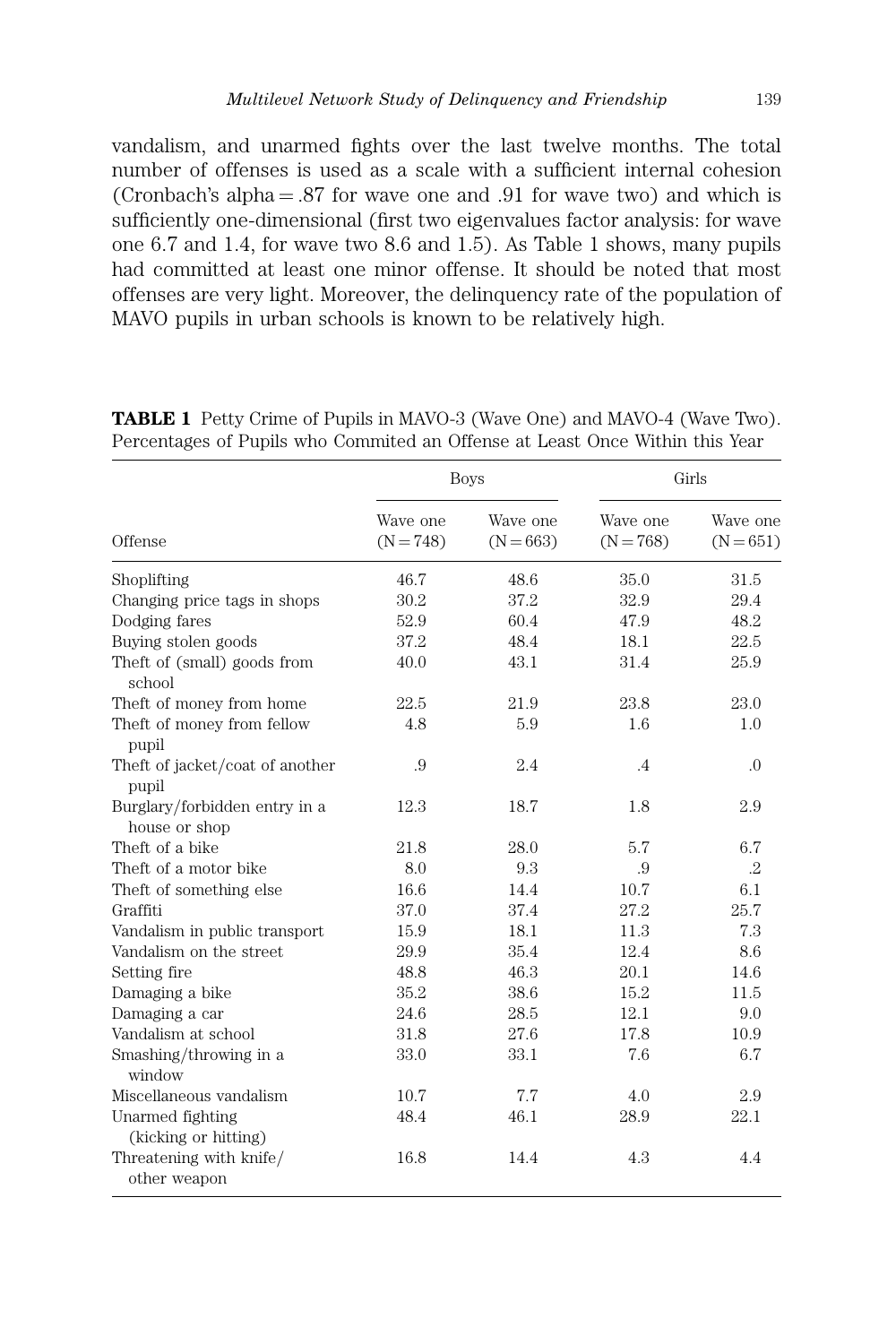The relationships were measured by various social network items in the questionnaire. All network items exclusively concern relationships with other pupils in the same year group. Only ties between pupils are investigated. Codes were used to ensure anonimity. For each network item, a maximum of twelve alters could be mentioned.

The dependent variable in the present study, which for convenience is labeled here as friendship, is defined by two network items:

- 1. Emotional support received: Which pupils help you when you are depressed, for example, after the end of a love affair or when you have a conflict with other people?
- 2. Emotional support given: Which pupils do you help when they are depressed, for example, after the end of a love affair or when they have a conflict with other people?

Friendship is operationalized this way because the term of ''friendship'' itself in a questionnaire item is ambiguous, and interpreted differently by boys and girls (see Houtzager and Baerveldt, 1999); the operationalization by emotional support refers to an intimate affective relation, in accordance with the use of "friendship" in criminological theories, and it leads to a good reliability of measurement (Baerveldt, 2000). Table 2 shows the distribution of the number of alters mentioned for these network items. The network was defined by ego mentioning alter in at least one of these two questions.

For most pupils their friends at school do matter. In wave two, the question was posed which friends were more important: friends outside school or at school. For 62% of the pupils both friends are equally important and for 10% friends at school are more important. However, for 28% of the pupils friends outside school are more important. These pupils have less positive social ties within the school networks and commit more offenses. Therefore, the analyses have to be controlled for the importance of school friends.

| Type of relationship                       | Number of ties per respondent |      |      |      |      |  |  |
|--------------------------------------------|-------------------------------|------|------|------|------|--|--|
|                                            | $\theta$                      |      | 2    | 3    |      |  |  |
| Ego gives alter emotional<br>support       | 30.4                          | 177  | 15.4 | 13.1 | 23.4 |  |  |
| Ego receives emotional supp.<br>from alter | 30.8                          | 20.7 | 176  | 12.1 | 18.8 |  |  |

TABLE 2 Frequencies (in percent) of Emotional Support Relationships within the Pupil's Network (Wave two)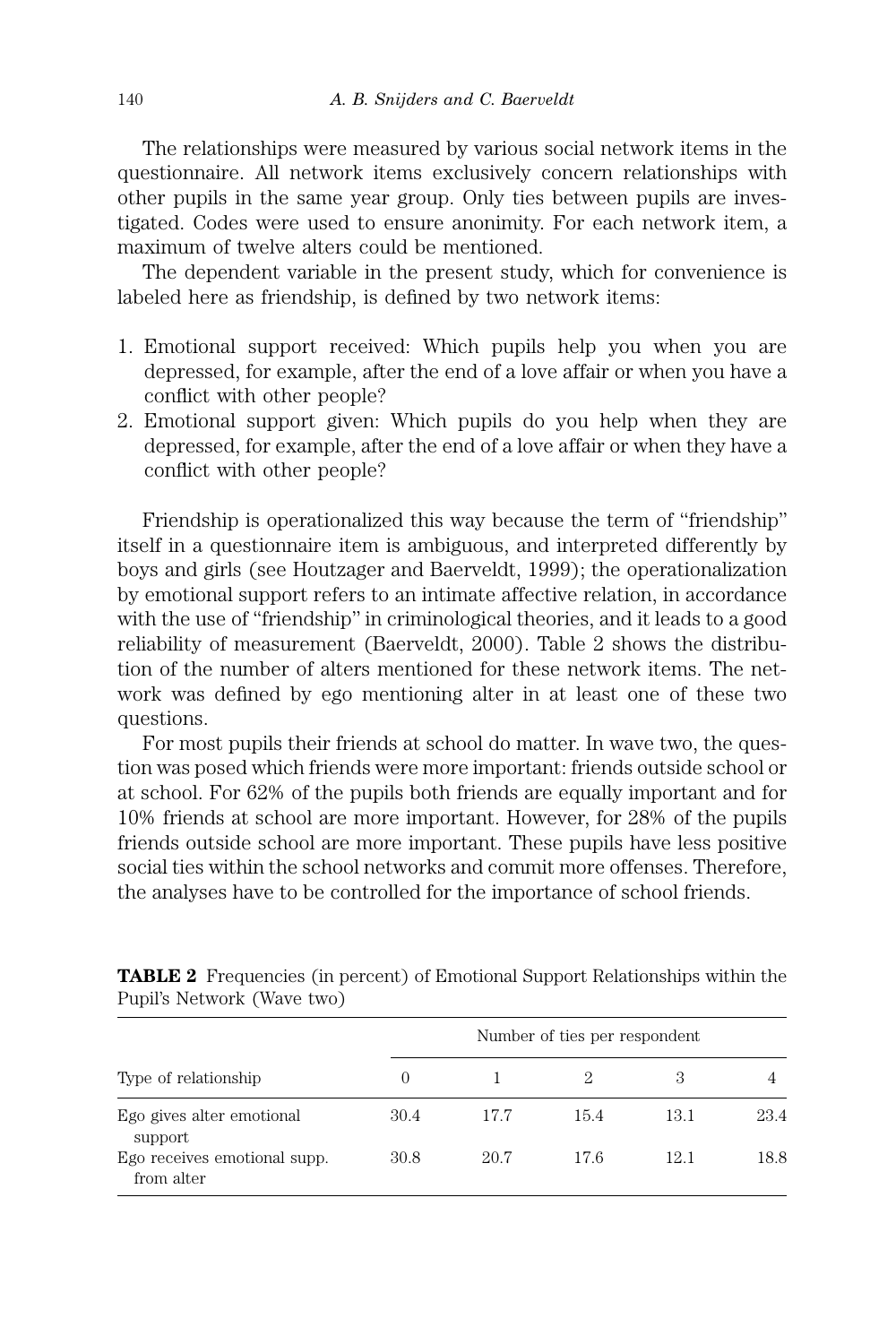#### 4.1 Descriptive statistics

The school averages of the variables are as follows. Gender is coded as 1 for girls and 2 for boys. The proportion of boys ranges between .37 and .67, with an average of .52. Most students are aged from 15 to 17 years. The average importance of school friends, on a scale ranging from 1 (friends outside school are more important) to 4 (no friends outside school), ranges from 1.79 to 2.29, with an average of 1.93. For ethnic background, the country of birth of the parents is taken. The fraction of pairs of students of the same ethnic background ranges between .15 and .80, with an average of .42.

The number of committed offenses has a very skewed distribution over the 990 students, ranging from 0 to 50, with a mean of 8.2 and a standard deviation of 8.8. Therefore this variable is logarithmically transformed using the variable  $ln(x + 1)$ . The resulting variable ranged from 0 to 4 with a mean of 1.78 and a standard deviation of .99. School averages of this variable range between 1.50 and 2.15 with a between-school standard deviation of .17.

The networks are quite sparse, reflecting that the definition of the relationship was given in rather strong emotional terms. Each school class is treated as one network. The number of pupils per school class ranges from 31 to 91. Average degrees per school range from .84 to 2.38 at the first, and from 1.00 to 3.42 at the second observation. The total number per school class of relations changed between the first and the second observation ranges from 37 to 280, with an average of 110. The average number per school class of newly formed ties is 69, of withdrawn ties it is 41, while the average number of ties reported at both observations is 45.

## 5. RESULTS

In the first estimation rounds with the stochastic actor-oriented model, it appeared that two of the schools often gave rise to convergence problems in the algorithm. These were the schools with the smallest amounts of change between the two waves: 37 and 49 differences, respectively, in the adjacency matrices. For the other schools, the numbers of differences ranged between 54 and 280. These two schools were deleted from the data set, so that there remained 17 schools. The two deleted schools were not unusual in other respects, except for having a relatively low number of pupils (31 and 33; there were four other school classes with less than 40 pupils, their sizes ranging from 31 to 38).

The results for steps  $2-6$  in the model selection procedure of Section 3.3 are summarized as follows. The number  $N$  of schools on which the reported results are based is explicitly mentioned only for the results based on less than all 17 schools.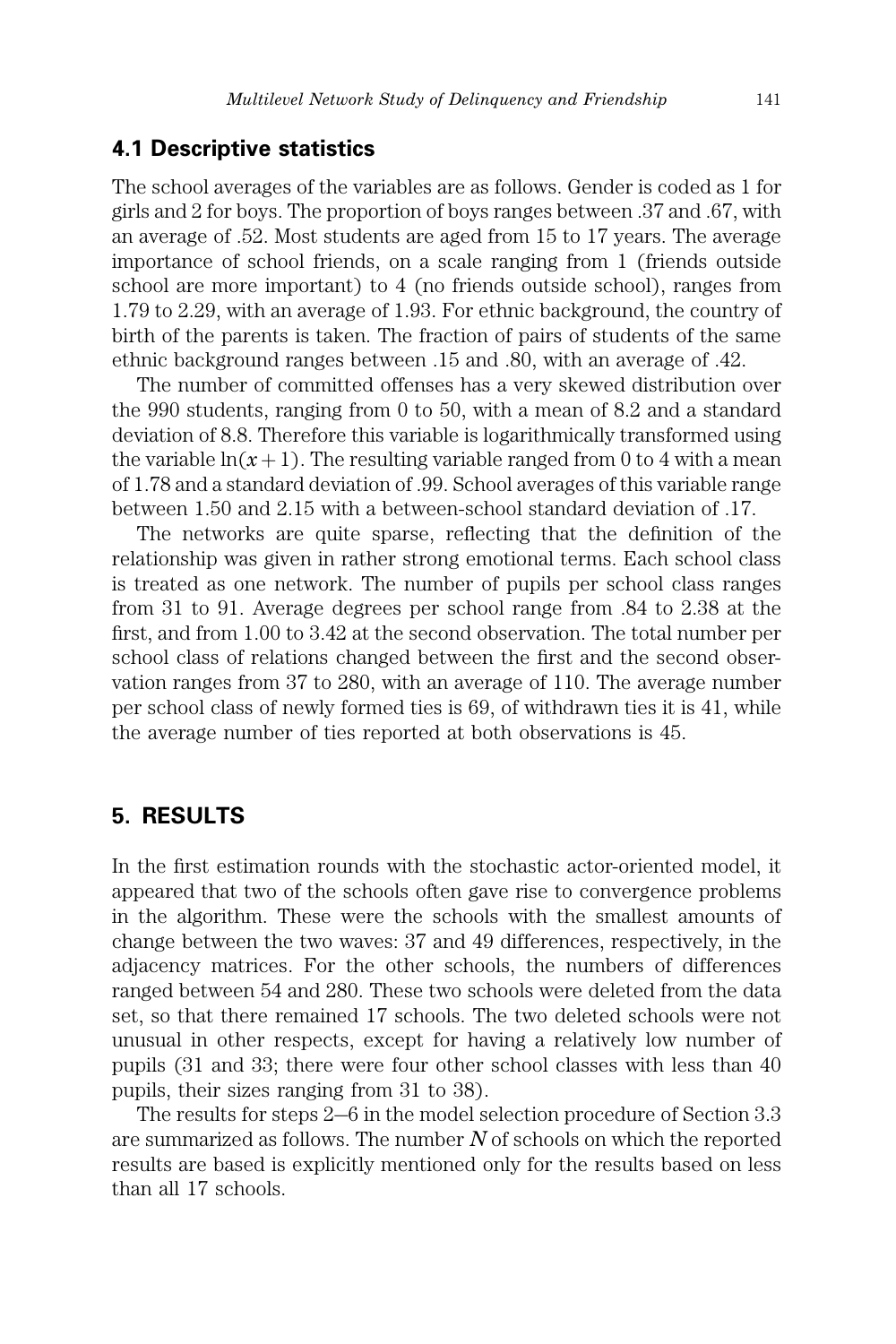- 2. Of the three effects related to network closure, by far the strongest was the indirect connections effect. In combination with transitive triplets, the effect sizes were  $T^2 = 1027$  for indirect connections and  $T^2 = 158$ for transitive triplets; when combined with balance, the effect sizes were  $T^2 = 1786$  for indirect connections and  $T^2 = 170$  for balance. Including balance as well as indirect connections led to instability in the algorithm. Therefore the next steps of the model search were done with the indirect connections effect but without the transitive triplets and balance effects.
- 3. The popularity and activity effects led to very unstable results. They were not used further.
- 4. The gratification effect of access through indirect connections led to  $T^2 = 147$ . The gratification effect of reciprocity was not significant  $(T^2 = 13, N = 16)$  and further was not considered.
- 5. The rate effect of out-degrees was quite strong  $T^2 = 288$   $(N = 16)$ . Including the rate effects of in-degrees and reciprocated degrees led to instability of the algorithm for many schools, and small effects for the schools for which the model did converge; therefore these rate effects further were not considered further.
- 6. When this model was extended with the effects of the importance of friends at school on the activity and popularity of the actors, the results were  $T^2 = 24$  for popularity and  $T^2 = 23$  for activity. It was concluded that these effects are not important.

For the four effects concerning gender, the results were:

 $T^2 = 87$  ( $N = 16$ ) for the effect on popularity;

 $T^2 = 36$   $(N = 17)$  for the effect on activity;

 $T^2 = 266$   $(N = 16)$  for the dissimilarity effect;

 $T^2 = 49 \; (\dot{N} = 15)$  for the dissimilarity effect in the gratification function.

It was concluded that there is an important similarity effect of gender, while the other three gender-related effects are statistically significant but have a smaller effect size.

For testing the two effects of having the same ethnicity, next to the other effects found to be important in the preceding analysis, the transitive triplets effect also was included in the model. The effect of ethnicity in the objective function was  $T^2 = 31$  while its effect in the gratification function was  $T^2 = 33$   $(N = 16)$ .

Aggregating the results obtained in the steps reported until now, a model was obtained including all effects found to be important. This model was first fitted with the balance instead of the transitive triplets effect. However, including balance led to instability for rather many of the data sets and therefore balance was replaced by transitive triplets. The results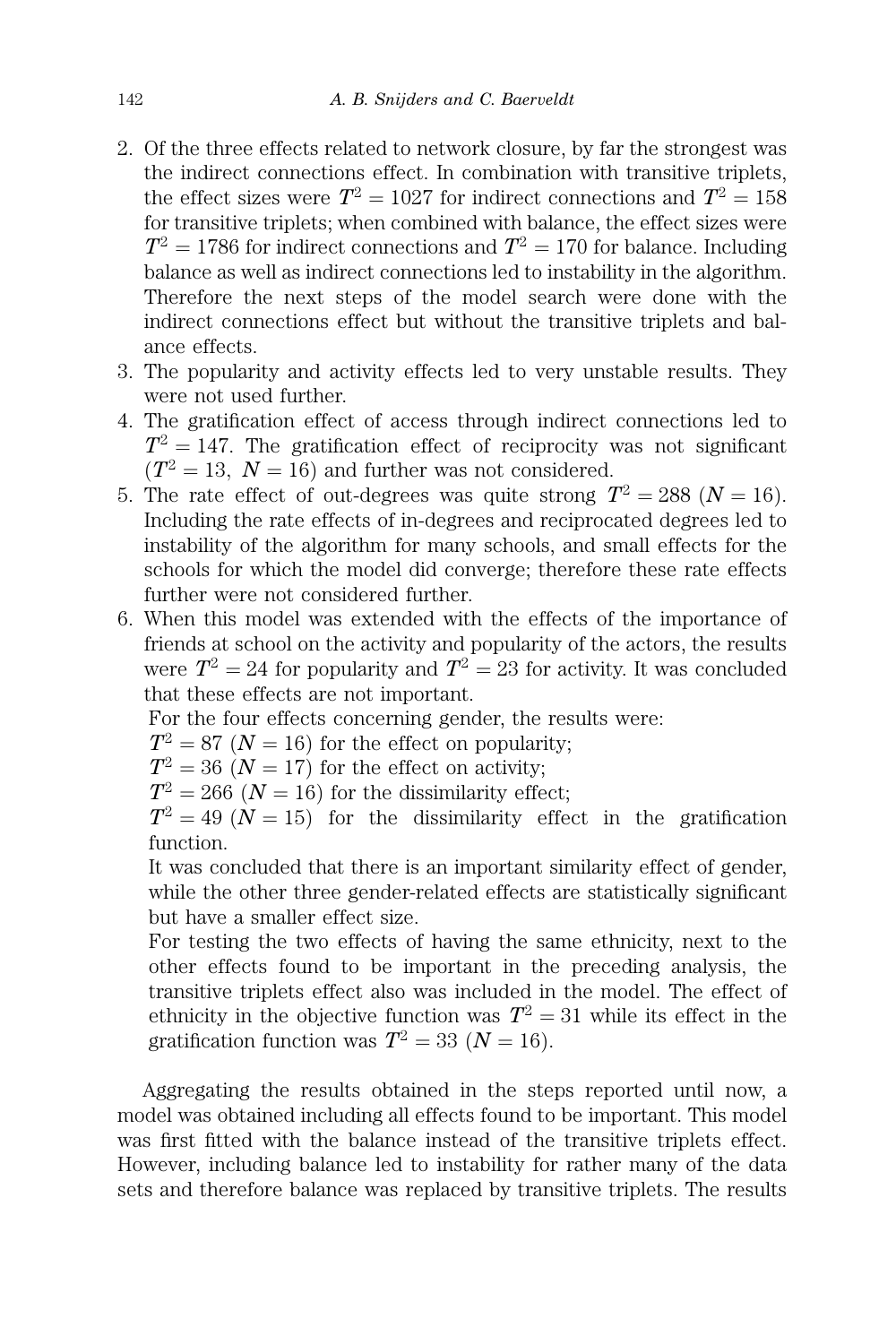| Effect                                                 | $\boldsymbol{N}$ | $\, T^2 \,$ | $\hat{\mu}^{WLS}_\theta$ | (s.e.) | $\hat{\sigma}_{\theta}$ | Q     | (p)       |  |
|--------------------------------------------------------|------------------|-------------|--------------------------|--------|-------------------------|-------|-----------|--|
| Rate function                                          |                  |             |                          |        |                         |       |           |  |
| Out-degrees effect on rate                             | 14               | 218         | 2.51                     | (0.18) | 0.0                     | 19.5  | (.11)     |  |
| <i>Objective function</i>                              |                  |             |                          |        |                         |       |           |  |
| Density                                                | 15               | 496         | $-2.24$                  | (0.16) | 0.38                    | 37.7  | (.001)    |  |
| Reciprocity                                            | 17               | 284         | 2.31                     | (0.14) | 0.0                     | 14.2  | (.58)     |  |
| Transitive triplets                                    | 16               | 109         | 1.19                     | (0.15) | 0.0                     | 41.7  | (< 0.001) |  |
| Indirect connections                                   | 17               | 349         | $-0.66$                  | (0.18) | 0.61                    | 50.6  | (< .001)  |  |
| Same ethnicity                                         | 17               | 31          | $-0.29$                  | (0.14) | 0.0                     | 26.5  | (.048)    |  |
| Gender popularity of alter                             | 17               | 49          | $-0.61$                  | (0.10) | 0.0                     | 9.6   | (.89)     |  |
| Gender activity of ego                                 | 16               | 34          | 0.43                     | (0.16) | 0.36                    | 22.4  | (.10)     |  |
| Gender dissimilarity                                   | 17               | 104         | $-0.91$                  | (0.11) | 0.0                     | 33.2  | (.007)    |  |
| Gratification function: Effects on<br>creating the tie |                  |             |                          |        |                         |       |           |  |
| Indirect connections                                   | 12               | 136         | $-1.06$                  | (0.50) | 1.16                    | 135.3 | (< .001)  |  |
| Gratification function: Effects on<br>breaking the tie |                  |             |                          |        |                         |       |           |  |
| Same ethnicity                                         | 16               | 33          | $-0.62$                  | (0.57) | 1.24                    | 28.3  | (.020)    |  |
| Gender dissimilarity                                   | 13               | 44          | 0.11                     | (0.81) | 2.41                    | 43.9  | (< .001)  |  |

TABLE 3 Results for Model Without Effects of Delinquent Behavior

 $N$  = number of schools on which statistics for this effect are based;  $T^2$  = statistic for testing that total effect is nil, see (15);  $\hat{\mu}_{\theta}^{WLS}$  = estimated average effect size (13), with its standard error,  $\hat{\sigma}_{\theta}$  = estimated true between-schools standard deviation of the effect size, see (12);  $Q$  = statistic for testing that true effect variance is nil, see (17), with the p-value of the associated test.

for the other parameters were not substantially different between these two model specifications. The results are presented in Table 3. The conclusions from Table 3 are as follows.

- The density effect is substantially not very interesting, but must be included for fitting the observed density at the second observation.
- The reciprocity effect is quite strong  $(T^2 = 284)$ , and there is no evidence that its effect size differs between schools, the estimated effect being 2.31.
- Network closure is represented by three effects: the indirect connections effects in the objective and in the gratification functions and the transitive triplets effect. The two indirect connections effects jointly show that for creating a tie the number of indirect connections has an average weight of  $-.66$   $-1.06 = -1.72$ , while for breaking a tie ites weight is  $-.66$ . Thus the embeddedness of a potential tie in a web of common relations, as indicated by a relatively low number of indirect connections, has a strongly positive effect on tie creation, and also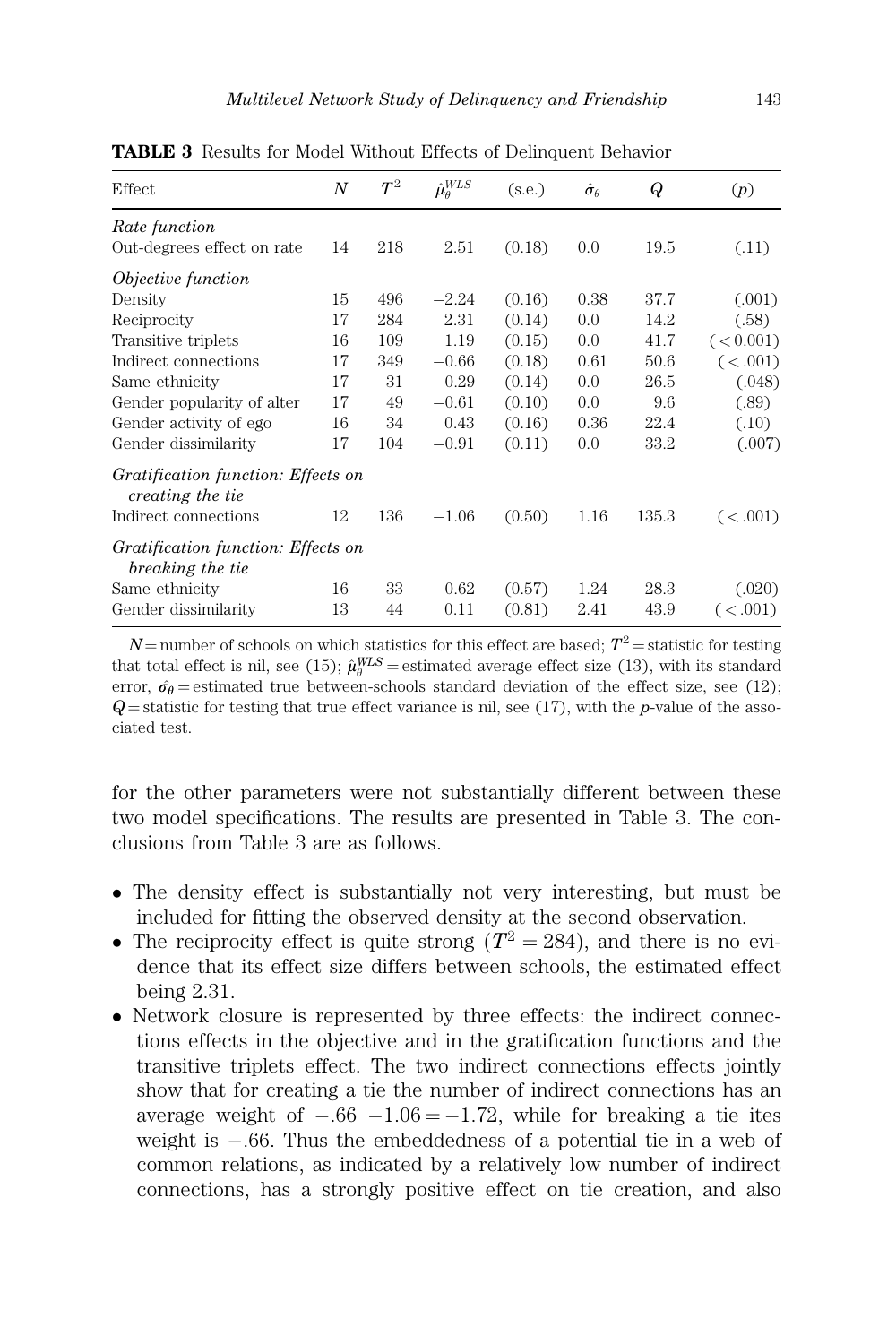protects an existing tie from being broken, but the former effect is more than twice as strong as the latter. Both effects vary strongly between schools  $(p < .001)$ . In addition to the indirect connections effects there is a strong transitive triplets effect (i.e., a preference for closing intransitive triplets), which also has a variable effect size across schools  $(p < .001)$ .

- The positive out-degree in the rate function ( $T^2 = 218$ , average effect size 2.51, no evidence for true parameter variance with  $p = .11$ ) indicates that actors with higher out-degrees also change their relations more quickly. This could be, at least partially, be a matter of response tendency where some of the pupils have a lower threshold for reporting somebody as an emotional friend, and therefore also less stability in this type of reported relation.
- The main effect of gender is the similarity effect, which (changing the sign since the interpretation now is in terms of similarity instead of dissimilarity) has an average size of .91 for creating a tie and  $.91 - .11 = .80$  as a protection against breaking a tie.

In addition, boys have a higher tendency to create new ties (effect size .43, no significant true parameter variance with  $p = .10$ ) and a lower tendency to receive new ties created by others (effect size -.61, no significant true parameter variance with  $p = .89$ ).

- There is rather weak evidence about the effect of ethnicity on friendship evolution. There is a small preference in tie creation for those of a different ethnic background (effect size  $-.29$ ). Additionally there seem to be effects of having the same ethnicity on breaking ties, which effects differ between schools (mean effect size -0.62, not significantly different from 0; estimated true between-school standard deviation 1.24 with  $p = .02$ ).
- There is some inconsistency in the statistical results in that for some effects the estimated true parameter standard deviation is 0 but the test of the null hypothesis that this standard deviation is 0 has a significant result. This is due to the two-stage nature of the statistical procedures, which does not hang together quite as consistently as the more usual likelihood-based procedures. At this moment, this difficulty in interpretation is a price to be paid for the simplicity of the two-stage multilevel approach followed in this paper.

To obtain a base model including the effects for which the tests of the influence of delinquent behavior on friendship evolution are controlled, the least important effects were excluded from the model of Table 3. This was done in order to achieve a higher stability of the algorithm. The effects excluded were the two ethnicity effects and the gratification effect of gender dissimilarity. The other effects associated with gender were kept in the model, because it appeared that the parameter estimate for the gender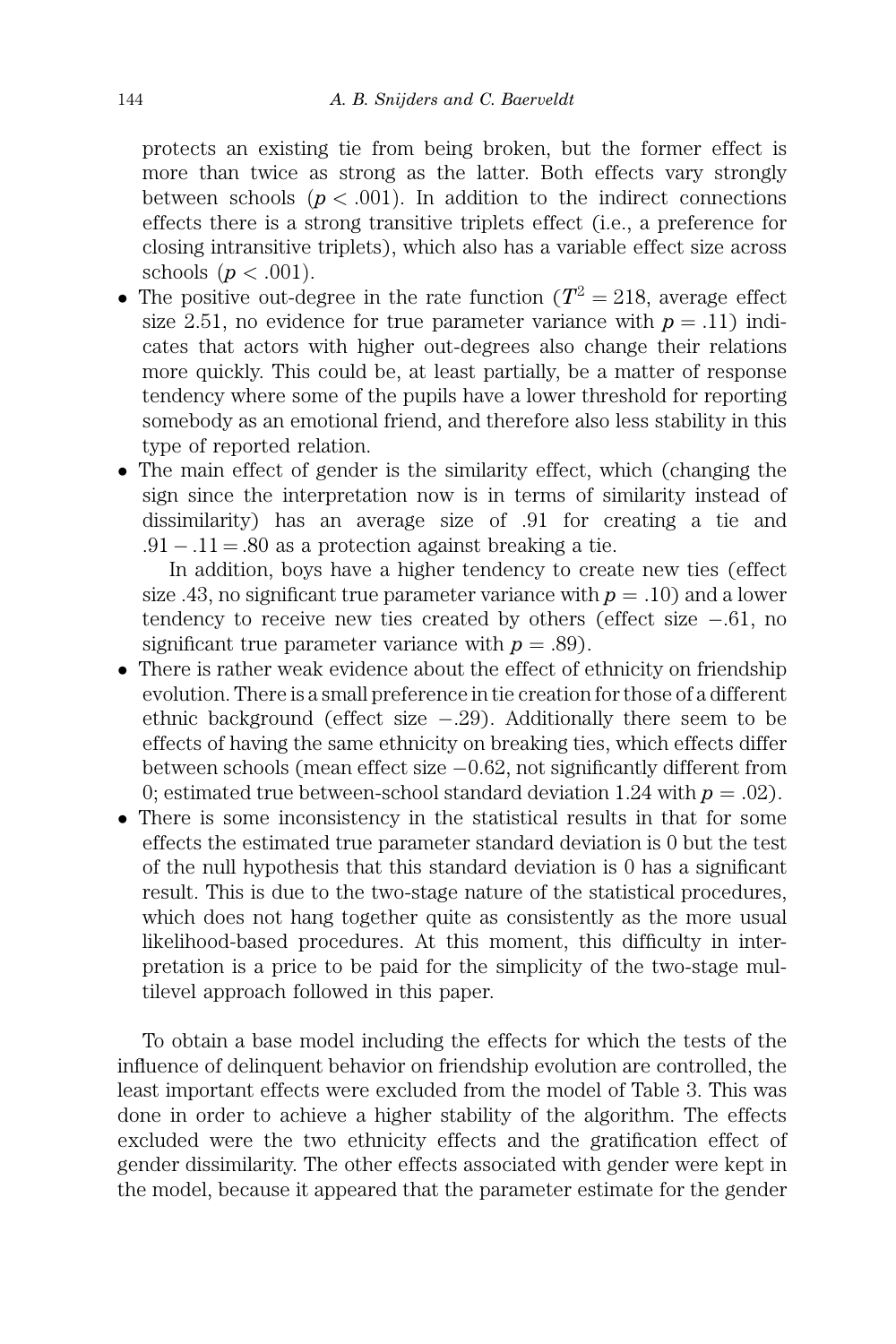activity effect was strongly correlated with the parameter estimate for the out-degree effect in the rate function, and excluding the gender activity effect led for some data sets to instability in estimating the out-degree effect in the rate function.

The first effect tested was that of dissimilarity of delinquent behavior. This effect yielded  $T^2 = 12.39$ , d.f. = 16, p = .72. The conclusion is that there is no evidence of a main effect of (dis)similarity of delinquent behavior on the evolution of the friendship network, given all control variables used. This conclusion was not altered when the less important control variables were dropped.

As the next step in the investigation of the effect of delinquent behavior, the gratification function effect of dissimilarity of delinquent behavior was included. The results are presented in Table 4.

For the effect of similarity of delinquent behavior on friendship evolution, this yielded for the objective function effect  $T^2 = 38.1$ , d.f. = 17,  $p = .002$ , and for the gratification function effect  $T^2 = 47.03$ , d.f. = 15,  $p < .001$ . Thus, the effect of dissimilarity of delinquent behavior on the

| Effect                                                 | $\boldsymbol{N}$ | $T^2$ | $\hat{\mu}^{\text{WLS}}_{\theta}$ | (s.e.) | $\hat{\sigma}_{\theta}$ | Q    | (p)     |
|--------------------------------------------------------|------------------|-------|-----------------------------------|--------|-------------------------|------|---------|
| Rate function                                          |                  |       |                                   |        |                         |      |         |
| Out-degrees effect on rate                             | 12               | 113   | 2.05                              | (0.20) | 0.0                     | 9.3  | (.59)   |
| <i>Objective function</i>                              |                  |       |                                   |        |                         |      |         |
| Density                                                | 15               | 804   | $-2.07$                           | (0.07) | 0.0                     | 35.5 | (.001)  |
| Reciprocity                                            | 14               | 318   | 2.39                              | (0.40) | 1.33                    | 12.0 | (.53)   |
| Transitive triplets                                    | 15               | 66    | 0.97                              | (0.15) | 0.0                     | 26.0 | (.026)  |
| Indirect connections                                   | 15               | 484   | $-0.63$                           | (0.09) | 0.28                    | 58.7 | (<.001) |
| Gender popularity of alter                             | 16               | 71    | $-0.64$                           | (0.09) | 0.0                     | 18.0 | (.26)   |
| Gender activity of ego                                 | 16               | 41    | 0.27                              | (0.10) | 0.0                     | 33.5 | (.004)  |
| Gender dissimilarity                                   | 16               | 111   | $-0.67$                           | (0.07) | 0.0                     | 25.2 | (.047)  |
| Simil. delinquent behavior                             | 17               | 38    | $-0.49$                           | (0.12) | 0.0                     | 15.6 | (.48)   |
| Gratification function: Effects on<br>creating the lie |                  |       |                                   |        |                         |      |         |
| Indirect connections                                   | 13               | 48    | $-1.24$                           | (0.31) | 0.0                     | 31.5 | (.002)  |
| Gratification function: Effects on<br>breaking the lie |                  |       |                                   |        |                         |      |         |
| Simil. delinquent behavior                             | 15               | 47    | $-1.00$                           | (0.36) | 1.12                    | 20.9 | (.10)   |

TABLE 4 Results for Model with Effects of Delinquent Behavior

 $N =$  number of schools on which statistics for this effect are based;  $T^2 =$  statistic for testing that total effect is nil, sec (15);  $\hat{\mu}_{\theta}^{WLS}$  = estimated average affect size, see (13), with its standard error;  $\hat{\sigma}_{\theta}$  estimated true between-schools standard deviation of the effect size, see (12);  $Q$  = statistic for testing that true effect variance is nil, see (17), with the p-value of the associated test.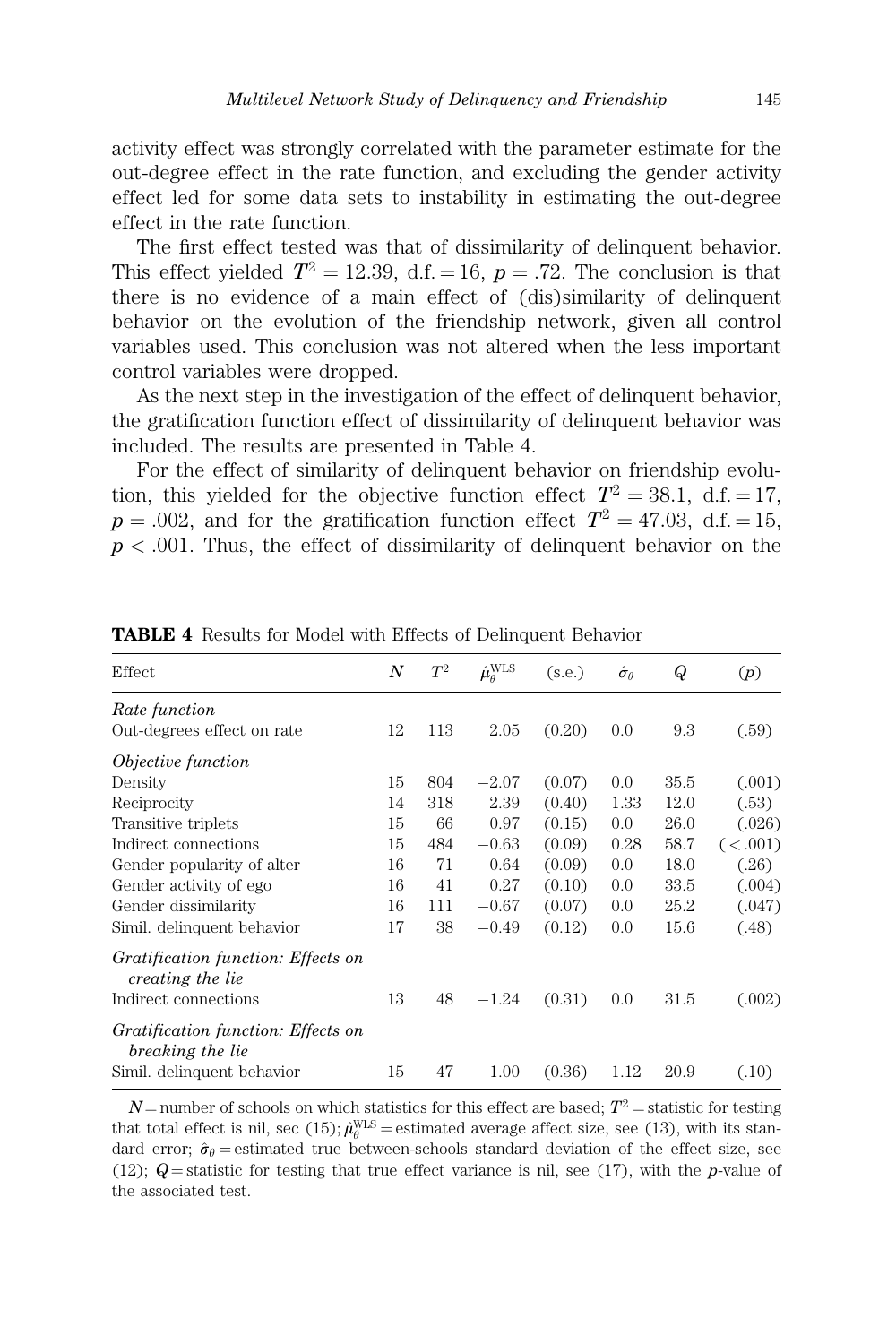formation of friendship relations is different from its effect on dissolution of relations, and these effects appear only if the gratification effect also is included in the model. For both effects, the variances were non-significant  $(p = .48$  and  $.10$ , respectively). The estimated effect sizes were  $\hat{\mu}^{\text{WLS}}_{\theta_{\text{max}}} = -0.49$  (s.e. = .12) for the objective function effect and  $\hat{\mu}_{\theta}^{\text{WLS}} = -1.00$  (s.e. = .36) for the gratification function effect. Combining these two estimates and transforming these to the more readily understood effects of similarity rather than dissimilarity, this yields for the formation of friendship an estimated effect size of .49 for similarity of delinquent behavior, and for the dissolution of friendship an estimated effect size of  $1.00 - .49 = .51$ . In other words, friendship relations between actors with a similar level of delinquent activity are *dissolved* more quickly, contrary to the expectation; and friendship relations between actors with a similar level of delinquent activity are also formed more quickly. The other effects reported in Table 4 differ from those reported in Table 3, but the differences are of a minor nature.

When also the effects of delinquent criminal activity on popularity and activity are included in the model, it turns out that these effects are not significant (for activity  $T^2 = 13.5$ , d.f. = 17, p = .71; for popularity  $T^2 = 13.1$ , d.f. = 17, p = .73). The effect of delinquent activity on the rate of change also is not significant ( $T^2 = 19.1$ , d.f.  $= 14$ ,  $p = .16$ ). The inclusion of these non-significant effect does not to an important extent affect the significances or estimated effect sizes of the other two effects of similar delinquent activity. When less control variables are used, the effects of delinquent activity on popularity and activity do gain significance; it can be concluded, however, that these effects can be explained away by the control variables.

## 6. CONCLUSION

The substantive conclusions from this multi-school network study of delinquency effects on friendship evolution can be summarized as follows.

In the evolution of the friendship networks, the level of delinquency does not have a main effect on the number of friendship choices made or received. However, similarity with respect to level of delinquency has a rather complicated effect on friendship evolution: similarity of the level of delinquency leads to friendship ties being formed more easily, but also being dissolved more easily. The rate of change of friendship choices does not depend directly on the level of delinquency.

What are the conclusions that may be drawn for the debate in criminology on the relation between delinquent behavior and friendship formation? As a preliminary, it should be noted that the conclusions cannot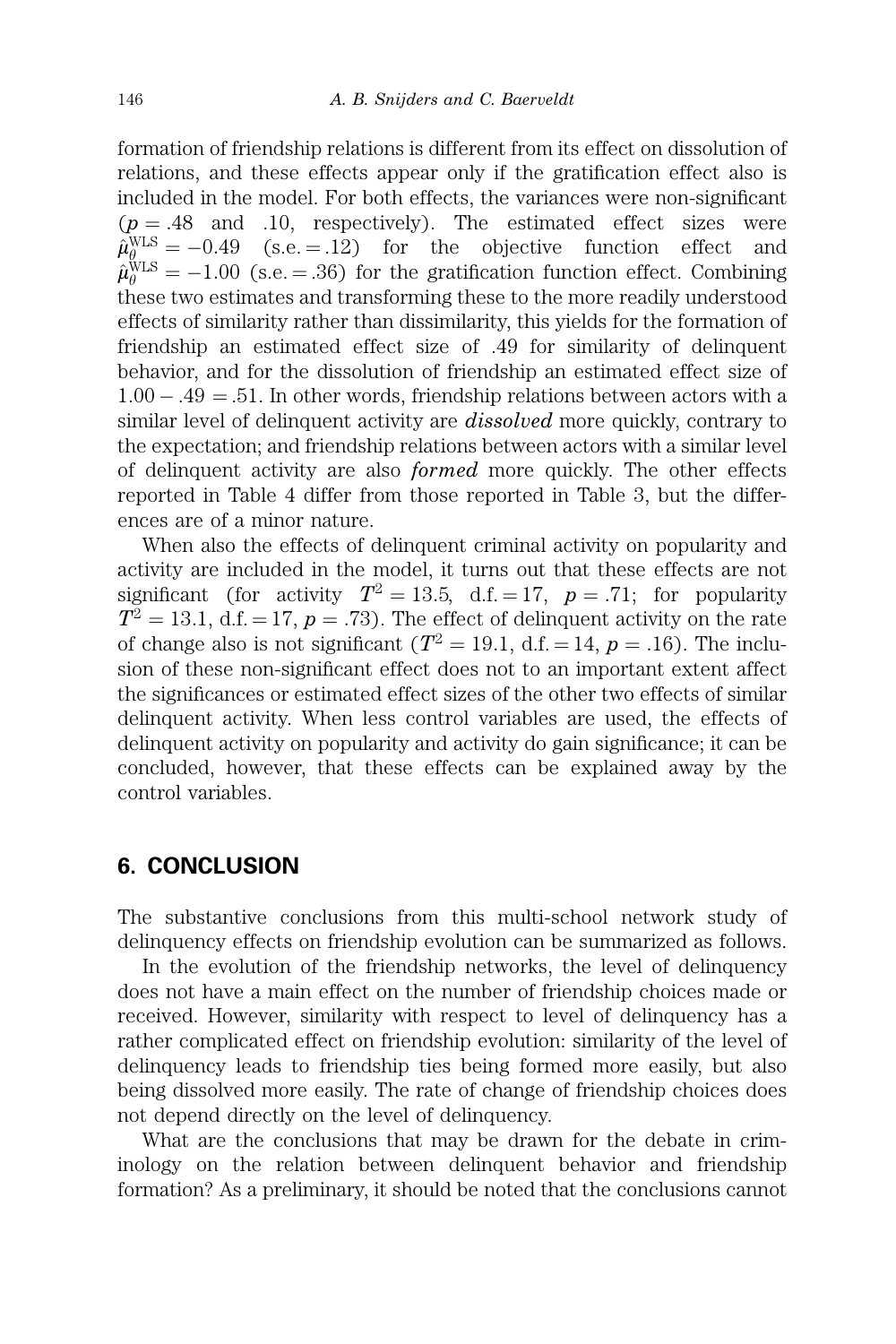be generalized to all types of delinquents. Although the frequencies of delinquent acts as reported in Table 1 may seem high for this population, the fact remains that they still merely reflect petty crime, or as, Moffit (1993) would state, adolescence-limited delinquency. Friendship selection processes for life-time persistent delinquents may be quite different from those among these adolescents.

Following Hirschi (1969), and others who advocate the idea that delinquents are not able to maintain relationships, all relationships where delinquents are involved would be unstable. This means that the rate of change would be larger for the more delinquent pupils, which was not found in our data analysis. Our analysis does show that the selection of students' support relationships is associated with their levels of delinquency. However, the results do not in any way reflect that delinquents have more problems with relationships than non-delinquents. The level of delinquency is not associated significantly with the amount of change in relationships, nor with changes in the number of friendship choices received from, or given to others. This can be complemented by noting that Houtzager and Baerveldt (1999), using data from only the first wave of the Dutch Social Behavior Study, showed that the extent to which delinquents tend to have intimate relationships is not related to their delinquency level. Thus, the inability hypothesis is contradicted.

The finding that similarity of delinquency level promotes the formation of friendship ties is in line with the similarity effects that have generally been found for friendship formation; not only similarity in criminal behavior (Hirschi, 1969) but also in other relevant characteristics (e.g., Festinger, 1957; Kandel, 1978; Tuma and Hallinan, 1979; for mathematical models see Leenders, 1996 and Zeggelink, 1995). However, the finding that similarity in delinquency level also leads to a more rapid dissolution of friendship ties is new and unexpected. Further research is necessary to explain this finding.

We think that it may be illuminating to take into account also the duration and/or the intensity of friendships. Note that these friendship networks were in existence at the moment of our first wave of data collection. Most pupils had met each other at least several years earlier, e.g., in the first grade of secondary school, when they were 12 or 13 years old. Delinquent behavior usually starts later, at 15 or 16 years of age. Thus, many relationships were well established before the students became involved in this type of adolescence-related delinquent behavior. We hypothesize that the investments involved in these earlier existing, stable relationships implies that they are not quickly given up. Such well-established relationships can more easily withstand differences in delinquent behavior. On the other hand, in more recently formed relationships where less investments have been made, such differences may have more impact and be less tolerated. This hypothetical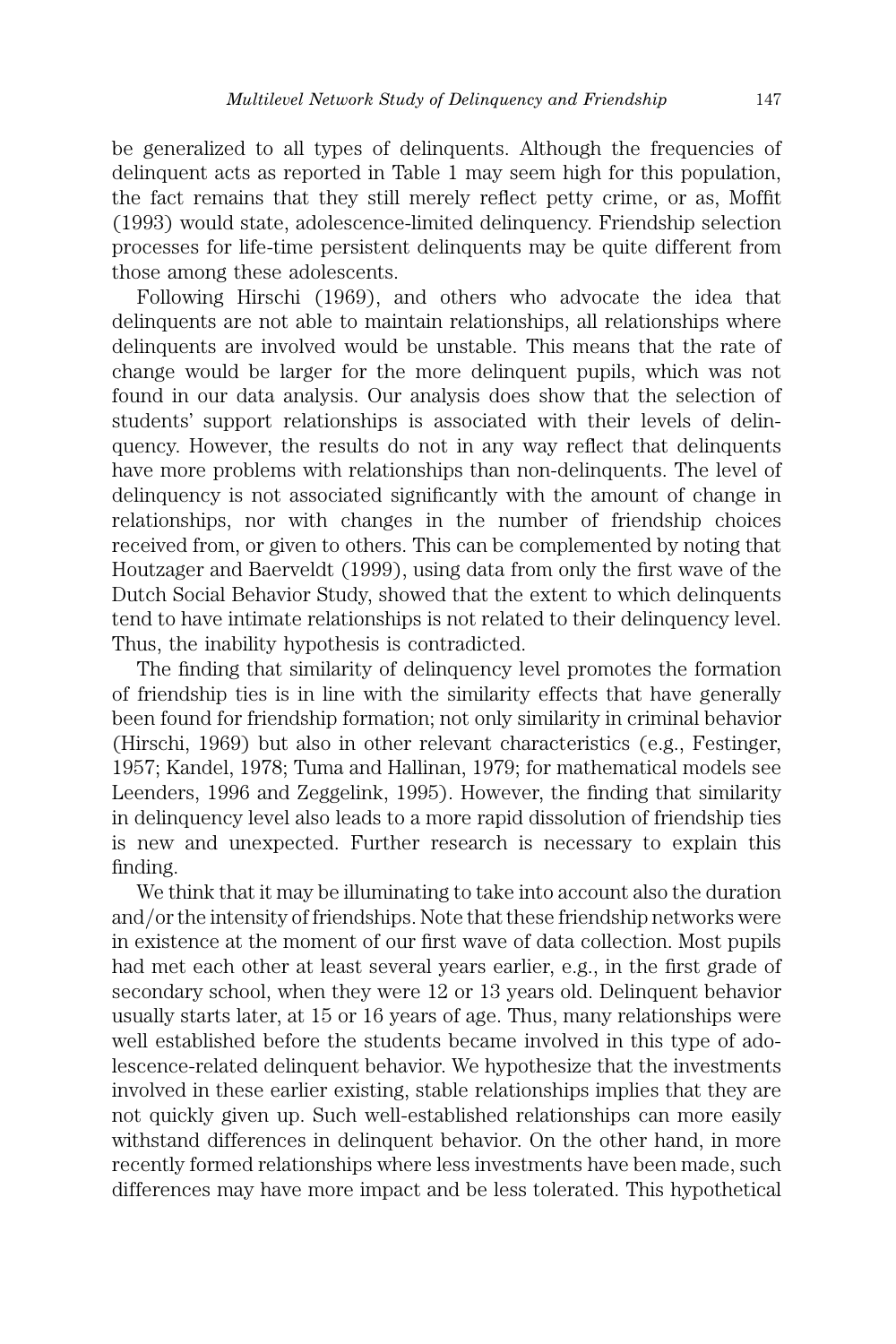reasoning is in line with the finding that new relations are more easily formed between pupils of a similar level of delinquency.

Further investigations along these lines could be carried out in a longitudinal network study, starting in the first grade of secondary school, when stable relationships are formed, and lasting until the period where the delinquency level is highest. Some serious methodological problems are involved in such a study, e.g., the dropping out of respondents and the mixing of networks. However, for criminologists this is not the only problem to tackle. It will perhaps be an even greater effort to develop new theories which could generate hypotheses that sufficiently cover the richness of longitudinal network data.

## 7. DISCUSSION

The basic premise of this paper is that for testing and developing explanatory theories about social networks, it is desirable to use data about several networks. Such an approach leads automatically to an analysis involving several levels of analysis: the individual actor, the relational tie, and the network. Ideally, the networks studied empirically should be a collection that is representative for some population of networks-although in practice, there may be difficulties in defining precisely this population of groups and/or in drawing a sample from such a population.

For analyses involving multiple levels along the lines of regression analysis, an elaborate array of techniques has been elaborated based on the hierarchical linear model (e.g., Bryk and Raudenbush, 1992; Snijders and Bosker, 1999). This was extended to relational data by Snijders and Kenny (1999), but to a very limited extent because the only network effects considered in that paper were reciprocity and differential outgoingness and popularity, and continuous rather than dichotomous relational data were assumed. One of the elegant features of the hierarchical linear model is that the various levels of analysis are treated in an integrated fashion.

The present paper elaborates a multilevel analysis following the more modest approach along the lines of Cochran (1954) in which the two constituents of the model, the within-network and the between-network parts, are treated sequentially. The results of the within-network studies are used as input to the between-network study. The latter does take into account the imperfect precision of the within-network parameter estimates by separating 'error variance' from 'true variance', which is one of the basic requirements in a multilevel analysis. This more modest approach has the advantage that it is not required to make assumptions about normal (or other) distributional shapes for the distribution of true parameter values across the population of networks. A disadvantage is that this approach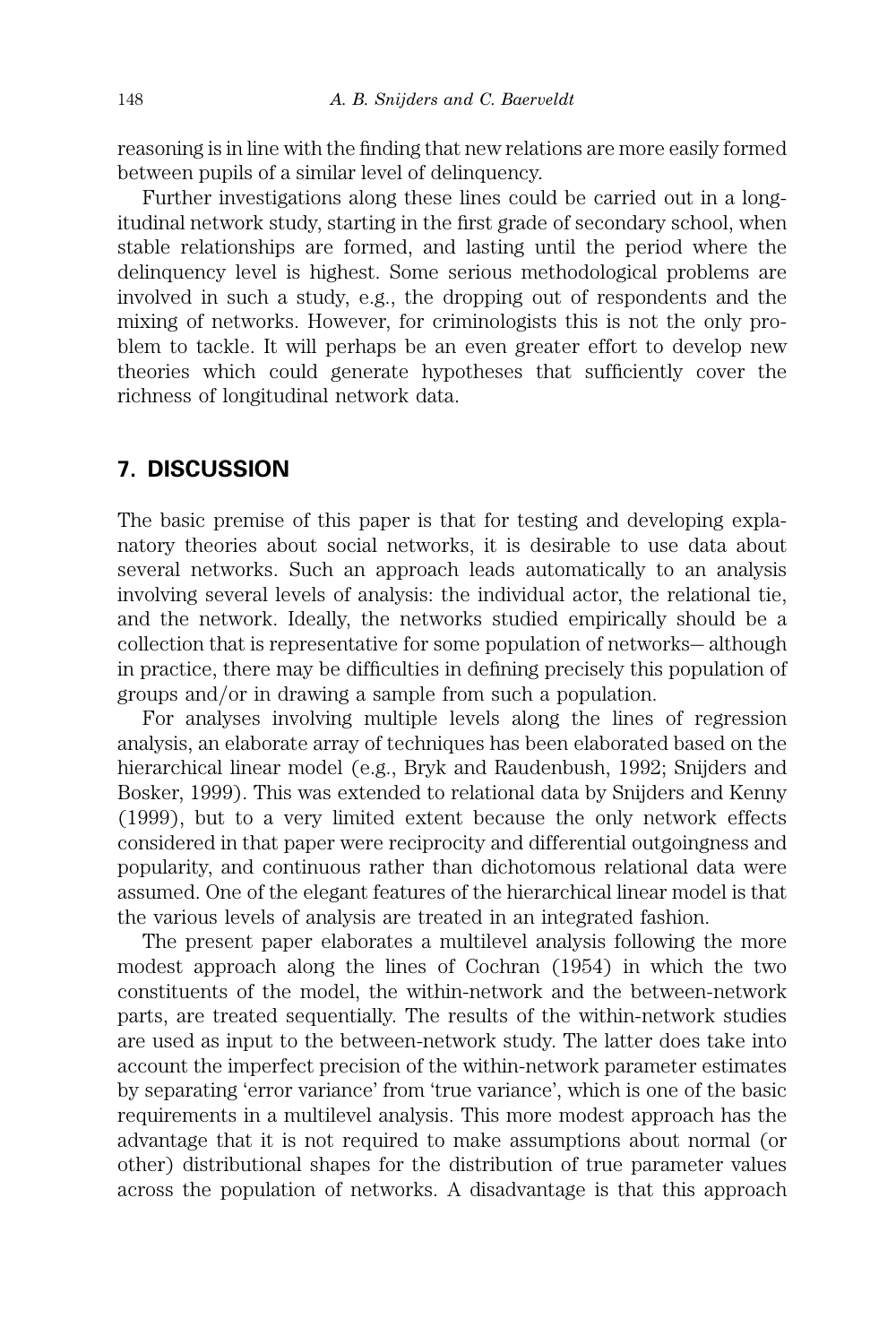can lead to inconsistencies in the results obtained for estimates and tests (as was the case for some parameters in Tables 3 and 4).

The paper shows that such a two-stage multilevel approach is feasible for analysing network evolution in multiple ''parallel'' networks. The approach is quite computer-intensive and requires that all networks included in the analysis are sufficiently informative for estimating most of the parameters in the model.

The between-network analysis in this paper focused only on means and variances of the parameters. In view of the limited number of 17 networks included in this analysis, it would hardly have been appropriate to use network-level explanatory variables. If a larger number of networks is available, however, the method proposed can be directly extended to a twostage regression approach which attempts to explain the network-level outcomes using network-level variables.

An interesting point is that the main substantive result, the positive similarity effect on creating as well as on breaking ties, here could be found only because the gratification function was taken into consideration. This function distinguishes between creating and breaking ties and is usually considered a second-order part of the model compared to the objective function. Neglecting it would have led to a much less substantively interesting paper.

## **REFERENCES**

- Aseltine, R. H. (1995). A reconsideration of parental and peer influences on adolescent deviance. Journal of Health and Social Behavior 36, 103-121.
- Baerveldt, C., & Snijders, T. A. B. (1994). Influences on and from the segmentation of networks: Hypotheses and tests. Social Networks, 16, 213–232.
- Baerveldt, C. (2000). Pupil's networks in high schools. Network sampling, program and some results from a theory-oriented research project on petty crime of pupils. Paper for the 2nd International Network Sampling Workshop, Maastricht, 2-4 March 2000.
- Baerveldt, C., Vermande, M., & Van Rossem, R. (2000). Over vrienden die het ook doen. De kleine criminaliteit van scholieren en hun sociale netwerken. Sociale Wetenschappen,  $43(3)$ ,  $7-26$ .
- Baron, S. W., & Tindall, D. B. (1993). Network structure and delinquent attitudes within a juvenile gang. Social Networks,  $15$ ,  $255-273$ .
- Battin, S. R., Hill, K. G., Abbott, R. D., Catalano, R. F., Richard, F., & Hawkins, D. J. (1998). The contribution of gang membership to delinquency beyond delinquent friends. Criminology,  $36, 1, 93 - 115.$
- Bender, D., & Lösel, F. (1997). Protective and risk effects of peer relations and social support on antisocial behaviour in adolescents from multi-problem milieus. Journal of Adolescence, 20, 661-678.
- Cochran, W. G. (1954). The combination of estimates from different experiments. Biometrics,  $10, 101 - 129.$
- Doreian, P., & Stokman, F. N. (Eds.), (1997). Evolution of Social Networks. Amsterdam: Gordon and Breach.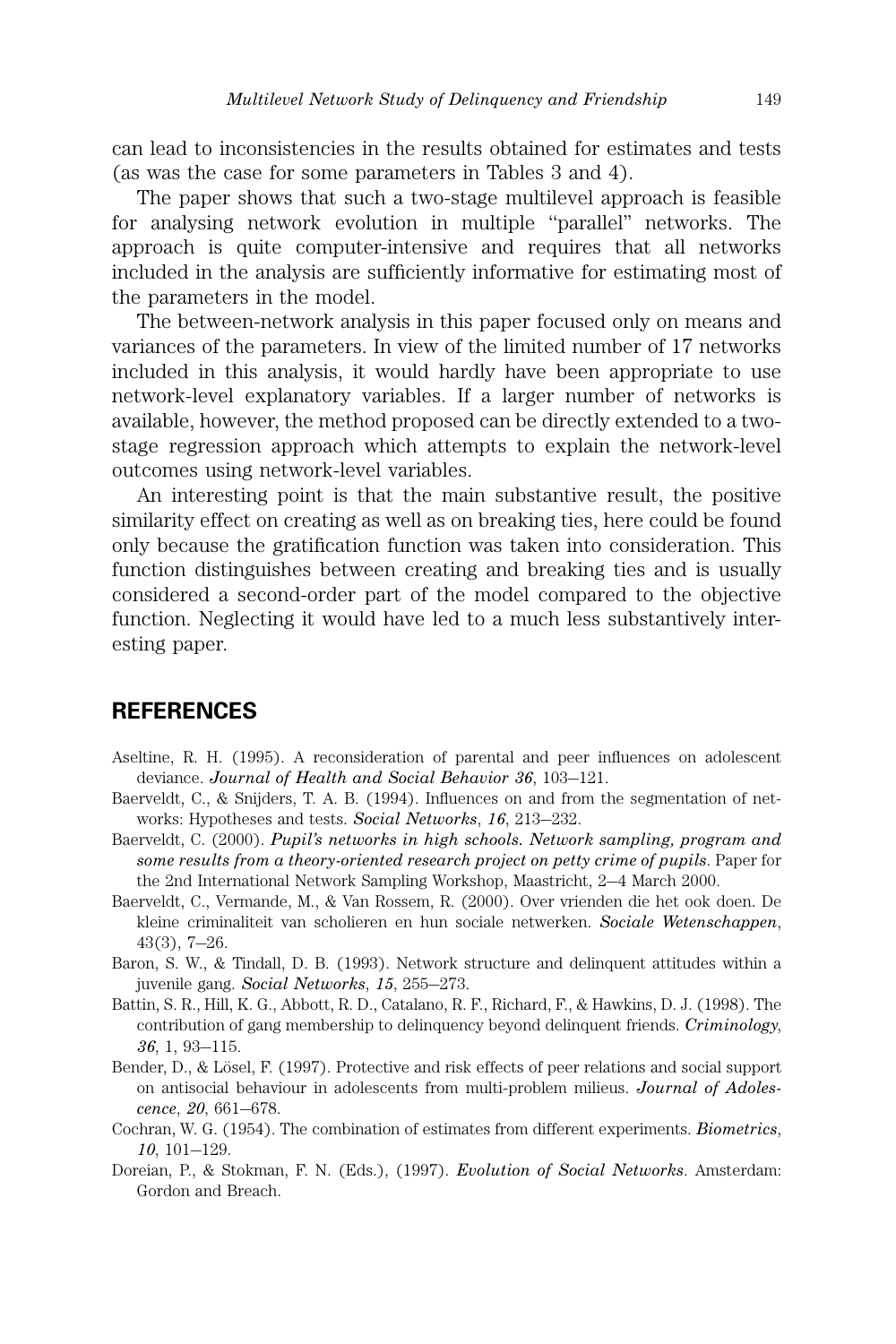- Festinger, L. (1957). A Theory of Cognitive Dissonance. Stanford, CA: Stanford University Press.
- Hansell,S.,&Wiatrowski,M.D.(1981).Competingconceptionsofdelinquentpeerrelations.In:G. F. Jensen (Ed.), Sociology of Delinquency, Current Issues, pp. 93–108. Beverly Hills: Sage.
- Hedges, L. V., & Olkin, I. (1985). Statistical Methods for Meta-Analysis. Orlando: Academic Press.
- Hirschi, T. (1969). Causes of Delinquency. Berkeley: University of California Press.
- Houtzager, B., & Baerveldt, C. (1999). Just like normal. A social network study of the relation between petty crime and the intimacy of adolescent friendships. Social Behavior and Personality,  $27(2)$ ,  $177-192$ .
- Jussim, L., & Osgood, D. W. (1989). Influence and similarity among friends: an integrative model applied to incarcerated adolescents. Social Psychology Quarteryly,  $52(2)$ ,  $98-112$ .
- Kandel, D. (1978). Homophily, selection, and socialization in adolescent friendships. American Journal of Sociology, 84, 427–436.
- Kandel, D. B. (1996). The parental and peer contexts of adolescent deviance: an algebra of interpersonal influences. Journal of Drug Issues,  $96(2)$ ,  $289-315$ .
- Leenders, R. Th. A. J. (1995). Structure and influence. Statistical models for the dynamics of actor attributes, network structure and their interdependence. Amsterdam: Thesis Publishers.
- Leenders, R. Th. A. J. (1996). Evolution of friendship and best friendship choices. Journal of Mathematical Sociology, 21, 133–148. Appeared also in Doreian, P. and Stokman, F.N. (1997).
- Leenders, R. Th. A. J. (1997). Longitudinal behavior of network structure and actor attributes: modeling interdependence of contagion and selection. In: P. Doreian, and F. N. Stokman, (Eds.), *Evolution of Social Networks*, pp. 165–184. Amsterdam: Gordon and Breach.
- Lehmann, E. L. (1986). Testing Statistical Hypotheses, 2nd ed. New York: Wiley.
- Marcus, R. F. (1996). The friendships of delinquents.  $Adolescence$ , 31, 145–158.
- Moffit, T. E. (1993). Adolescence-limited and life-course-persistent antisocial behaviour. A developmental taxonomy. Psychological Review 100, 674-701.
- Ploeger, M. (1997). Youth employment and delinquency: Reconsidering a problematic relationship.  $Criminology$ ,  $35(4)$ ,  $659-675$ .
- Reed, M. D., & Rose, D. R. (1998). Doing what Simple Simon says? Estimating the underlying causal structures of delinquent associations, attitudes and serious theft. Criminal Justice and Behaviour,  $25$ ,  $240-274$ .
- Sarnecki, J. (1990). Delinquent networks in Sweden. Journal of Quantitative Criminology, 6,  $31–50$ .
- Snijders, T. A .B., & Bosker, R. J. (1999). Multilevel Analysis: An introduction to basic and advanced multilevel modeling. London: Sage.
- Snijders, T. A. B. (2001). The statistical evaluation of social network dynamics. M. E., Sobel, and Becker, M. P. (eds.), *Sociological Methodology - 2001*, 361–395. Boston and London: Basil Blackwell.
- Snijders, T. A. B., & Huisman, J. M. 2001. Manual for SIENA version 1.90. Groningen: ICS, University of Groningen. Obtainable from http://stat.gamma.rug.nl/snijders/socnet.htm.
- Snijders, T. A. B. (2003). Models for longitudinal network data. Chapter 11 in P. Carrington, S. Wasserman, and J. S. Long (Eds.), Advances in Social Network Analysis. Cambridge: Cambridge University Press.
- Snijders, T. A. B., & Kenny, D. (1999). The Social Relations Model for family data: A multilevel approach. Personal Relationships,  $6$ , 1999, 471-486.
- Snijders, T. A. B. & Van Duijn, M. A. J. (1997). Simulation for statistical inference in dynamic network models. In: R., Conte, R., Hegselmann, and Terna, P. (Eds.), Simulating Social Phenomena, pp. 493–512. Berlin: Springer.
- Sutherland, E. H. & Cressey, D. R. (1974). Criminology (9th ed.). Philadelphia: Lippincott.